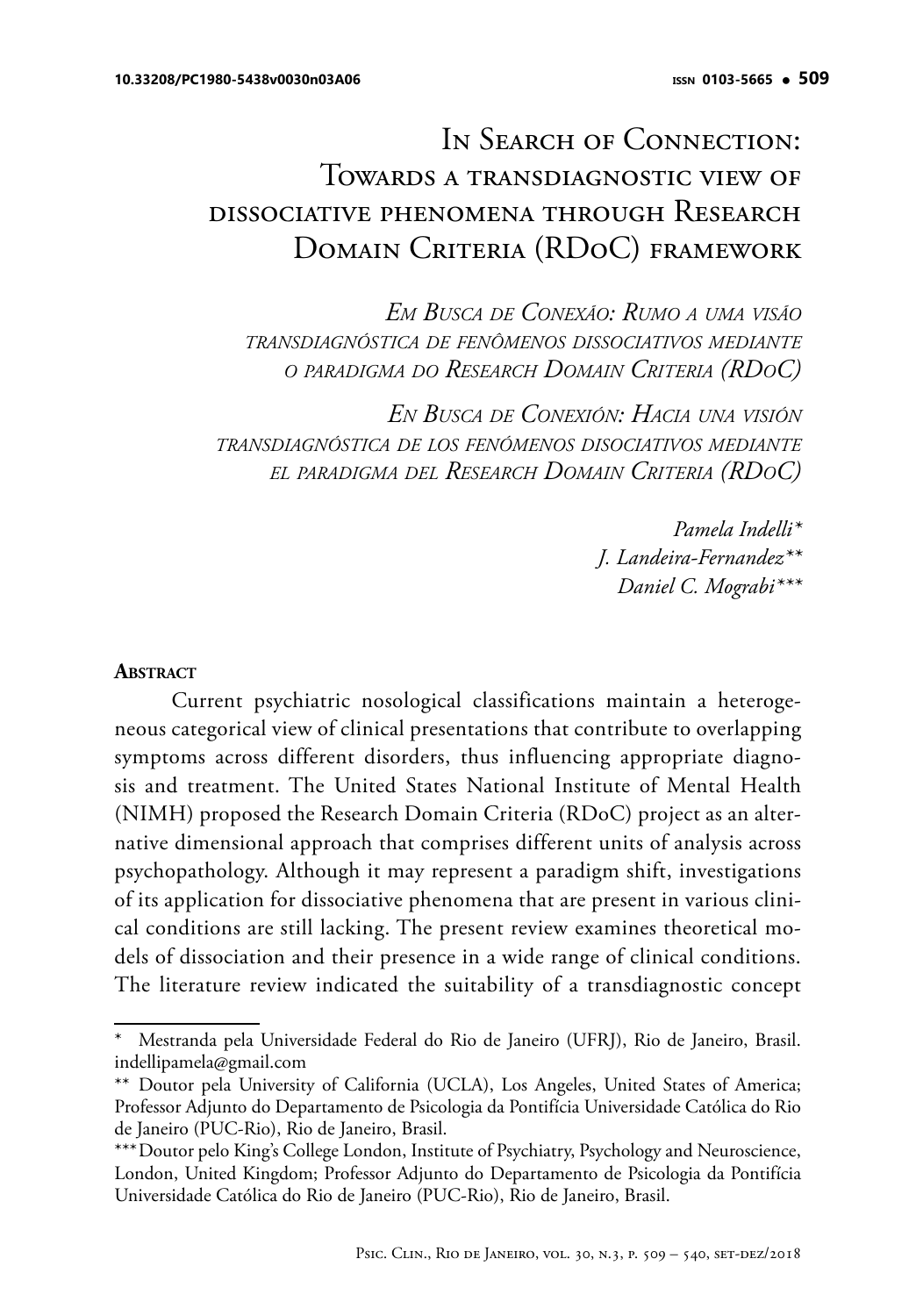of altered states of consciousness by considering dimensions of temporality, narrative, embodiment, affect, and intersubjectivity.

*Keywords:* dissociation; psychopathology; altered states of consciousness; research domain criteria.

#### **Resumo**

As classificações nosológicas psiquiátricas atuais mantêm uma visão categórica heterogênea das apresentações clínicas que contribuem para a sobreposição de sintomas entre diferentes distúrbios, influenciando, assim, o diagnóstico e o tratamento adequados. O United States National Institute of Mental Health (NIMH) propôs o projeto Research Domain Criteria (RDoC) como uma abordagem dimensional alternativa que engloba diferentes unidades de análise para a compreensão da psicopatologia. Embora essa perspectiva possa representar uma mudança de paradigma, ainda faltam investigações sobre sua aplicação para fenômenos dissociativos presentes em várias condições clínicas. A presente revisão analisa modelos teóricos de dissociação e sua presença em uma ampla gama de condições clínicas. A revisão da literatura indicou a adequação de um conceito transdiagnóstico de estados alterados de consciência, considerando dimensões de temporalidade, narrativa, corporificação, afeto e intersubjetividade.

*Palavras-chave*: dissociação; psicopatologia; estados alterados de consciência; research domain criteria.

#### **Resumen**

Las clasificaciones nosológicas psiquiátricas actuales mantienen una visión categórica heterogénea de las presentaciones clínicas que contribuyen a la superposición de los síntomas en diferentes trastornos, lo que influye en el diagnóstico y el tratamiento adecuados. El United States National Institute of Mental Health (NIMH) propuso el proyecto Research Domain Criteria (RDoC) como un enfoque dimensional alternativo que comprende diferentes unidades de análisis para la comprensión de la psicopatología. Aunque esta perspectiva puede representar un cambio de paradigma, aún faltan investigaciones sobre su aplicación para los fenómenos disociativos que están presentes en diversas condiciones clínicas. La presente revisión examina modelos teóricos de disociación y su presencia en una amplia gama de condiciones clínicas. La revisión de la literatura indicó la idoneidad de un concepto trans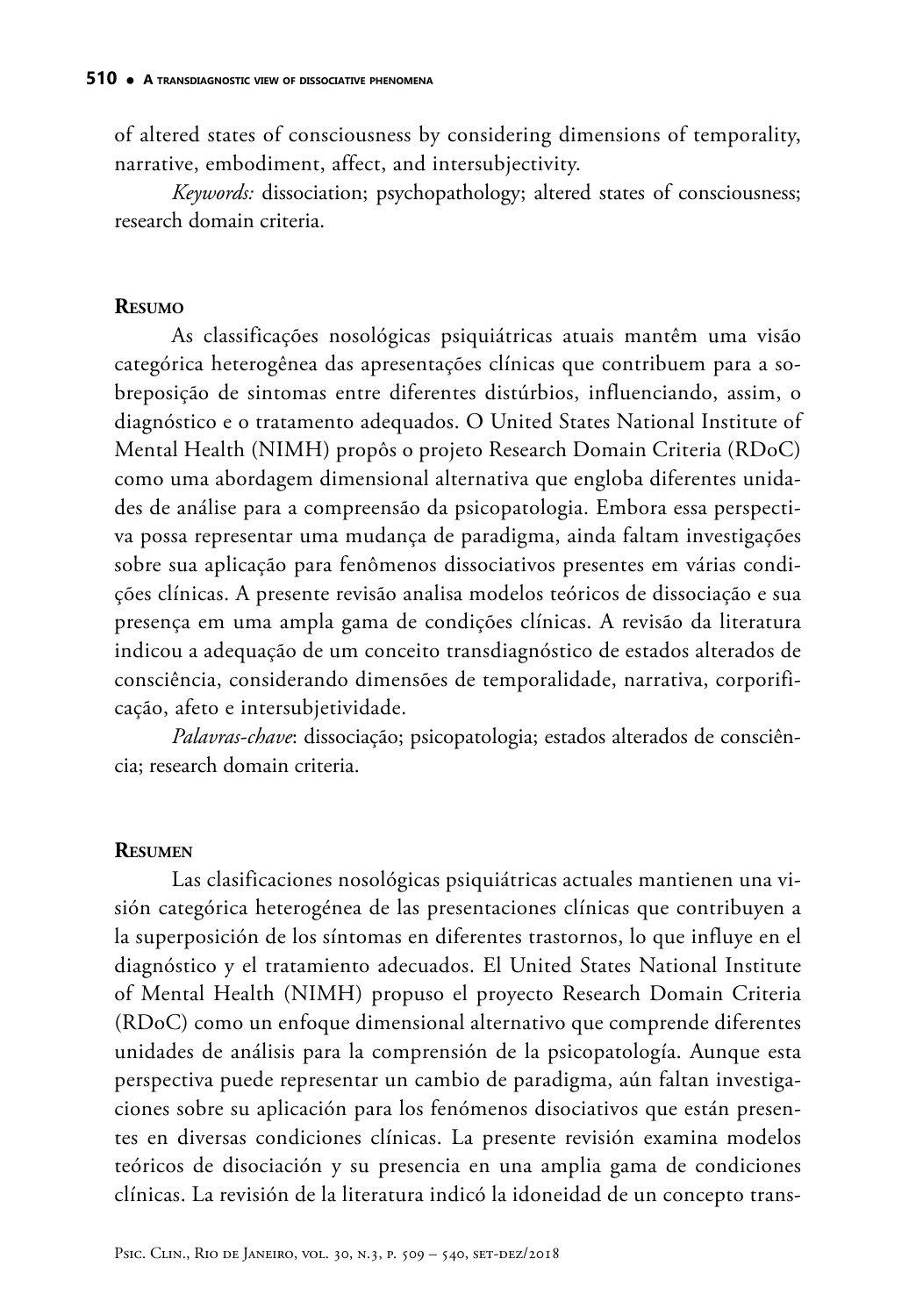diagnóstico de estados alterados de conciencia al considerar dimensiones de temporalidad, narrativa, corporificación, afecto e intersubjetividad.

*Palabras clave:* disociación; psicopatología; estados alterados de conciencia; research domain criteria.

# **Introduction**

Although the concept of dissociation has been a subject of discussion, it can be broadly defined as a condition in which mental functions that are usually integrated automatically operate outside of conscious awareness (Ludwig, 1983). This phenomenon was one of the first topics of interest in psychiatry in the 18th and 19th centuries, but the concept gradually diminished in importance during the second half of the 20th century, with a backlash movement against it in the 1990s, maintaining its related psychopathology away from social and scientific recognition (Dalenberg et al., 2007).

Even though there has been some increase in the exploration of this topic in the past few decades, research in this area is still insufficient (Sar & Ross, 2014). Such dismissal of the topic reflects the stigma around dissociative symptoms, with considerable disbelief by both clinicians and the general public with regard to their existence or relevance (Spiegel, 2006).

Epidemiological studies indicate a substantial prevalence of dissociative symptomatology in clinical populations, with considerable underdiagnosis compared with other clinical conditions (Foote et al., 2006; Mueller-Pfeiffer et al., 2013). Nevertheless, dissociation itself or as a comorbidity is known to be related to increases in dysfunctionality, the risk of suicidal behavior, and the worse prognosis of various mental disorders (Sar & Ross, 2006; Sperandeo et al., 2017; Lyssenko et al., 2018). Moreover, little evidence supports the effective psychopharmacological treatment of this condition (Sar, 2014; Moghaddas et al., 2017).

Considering the growing interest in dissociative phenomena after a long historical hiatus and the underdiagnosis of these symptoms despite their clinical importance, the present review explores theoretical models of dissociation and its presence in a wide range of clinical conditions. This review is divided into three sections. The first section provides an overview of central theories that seek to explain dissociative phenomena and discusses its underlying functions. The second section discusses the identification of dissociative symptoms in a wide range of mental disorders. Since the advances in mental health research have not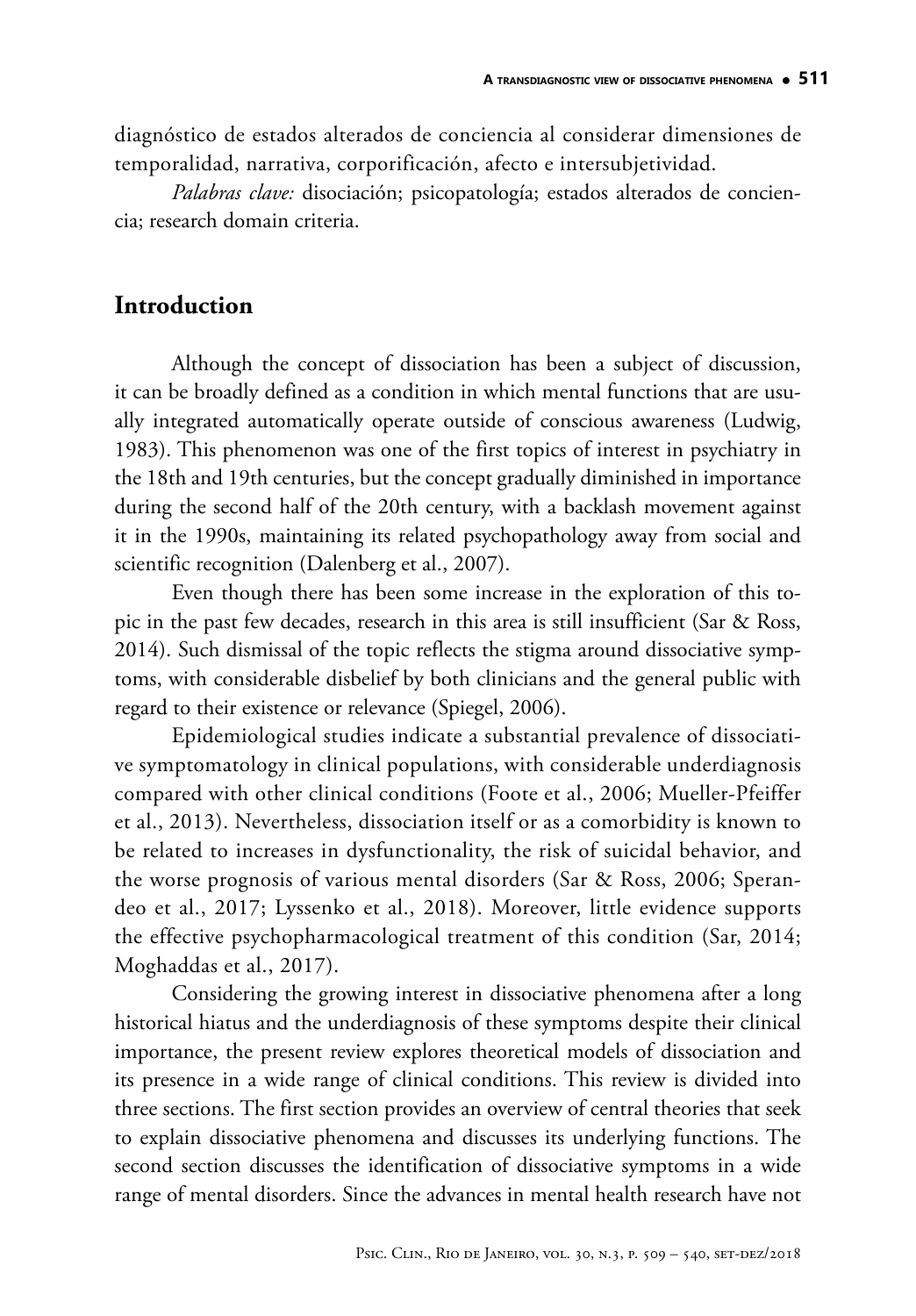been consistent in specifying the mechanisms involved in the occurrence of dissociative symptoms (Avdibegović, 2012), suggestions regarding transdiagnostic dimensional perspectives will be discussed in the third section.

# **Historical overview of the concept of dissociation**

### *Initial formulations*

The first attempt to explore disruptions in consciousness can be traced back to studies of somnambulism and hypnosis by Puységur (1751-1825), who considered the existence of a disconnection between memory and thought operations in such states. In 1845, Moreau de Tours introduced the term "dissociation", defined as disintegrated ideas, followed by the study by Gross-Jean (1855) with patients with different personalities that could operate at the same time (Crabtree, 1993). Richet (1884) also described three main categories presumed in dissociation of intellectual functions: personality, the perception of events as disconnected from the self, and the awareness of observing and acting (van der Hart & Horst, 1989).

After clinicians in France associated the presentation of hysteria with a split of consciousness or personality, Charcot (1893) proposed a relationship between hysterical symptoms (e.g., paralysis, amnesia, sensory loss, and convulsions) and hypnotic states. He asserted that hypnotic states had a psychological nature and suggested a link between such symptoms and subconscious ideas that do not surface into conscious awareness. These suggestions led to Pierre Janet's theory of dissociation as an underlying cause of hysteria, defining it as a consequence of constitutional vulnerabilities and emotional imprints following traumatic experiences that lead to an integrative failure of functional systems that are related to affect, behavior, and a distinct sense of self (van der Hart & Boon, 1997). Janet suggested that traumatic memories become primary fixed ideas that return in the form of intrusions, with dreams and fantasies being secondary fixed ideas because they are not directly based on real events but still related to them to some extent (van der Hart, Witztum & Friedman, 1993).

Along with these theories, many other concepts added diverging terms to explain dissociative presentations, such as intellectual duality (Tascher, 1855), double consciousness (Binet, 1890), multiple personalities (Bourru & Burot, 1888), and subliminal consciousness (Myers, 1893). Myers (1940) stated that soldiers who returned from World War I reexperienced symptoms that could be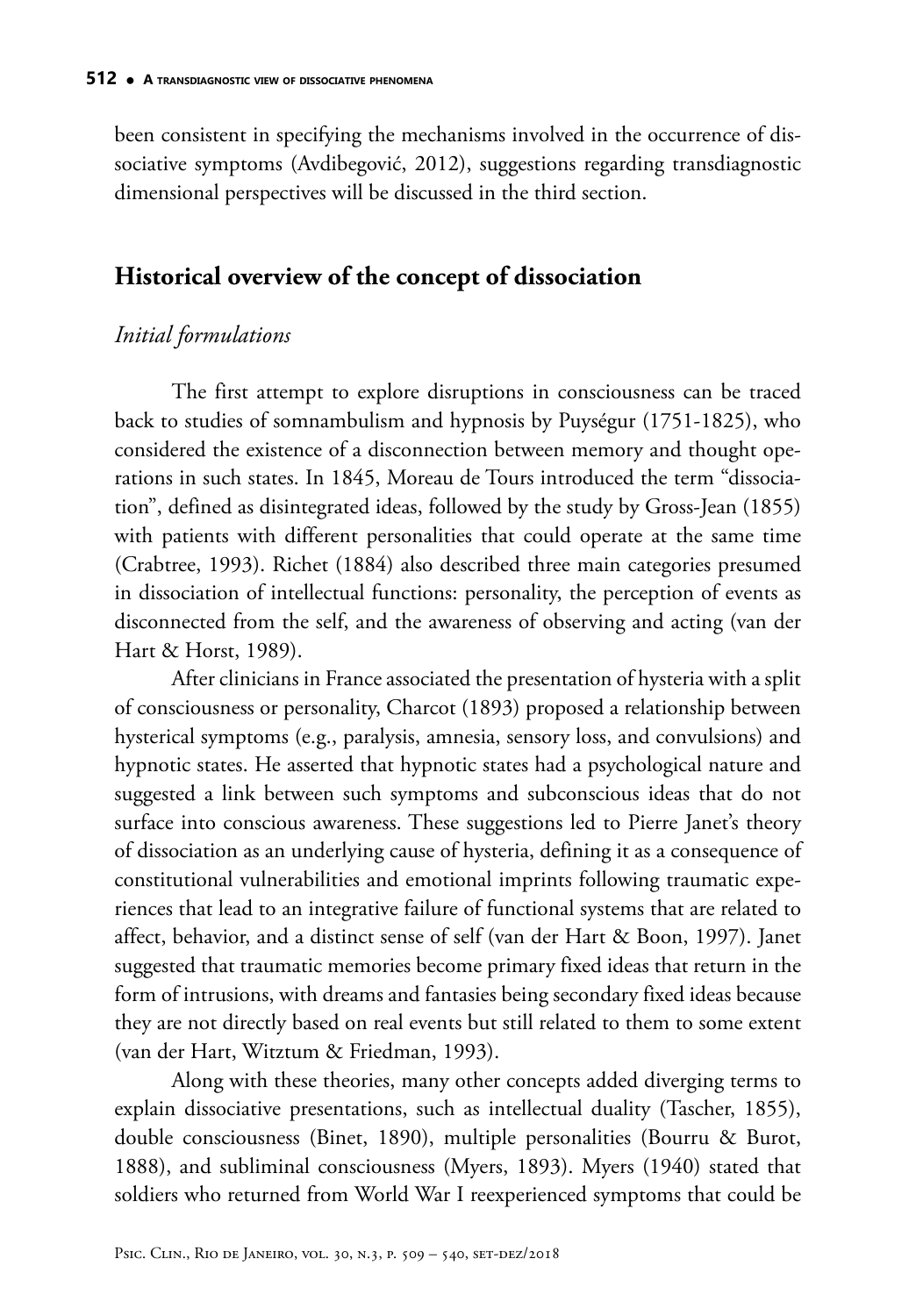best described as a personality dissociation, forming an Emotional Personality (EP) distinct from an Apparently Normal Personality (ANP). The EP would be in control, with direct contact to all aversive trauma-related memories that lead to such reexperiences, until the ANP gradually returns and retains only a distant memory of the emotional trauma (van der Hart & Brown, 1992).

#### *Alternative propositions*

Breuer and Freud (1893) later introduced an idea that contrasted with Janet's conceptualization of dissociative tendencies, declaring that constitutional predispositions do not cause a split of consciousness but rather that the splitting itself prompts psychological vulnerability. In this context, the concept of repression, used interchangeably with dissociation, was developed through investigations of traumatic events that were excluded from memory (e.g., memories of childhood sexual abuse).

In Freud's description of the etiology of neurosis, he proposed the so-called seduction theory (Freud, 1896), implying that sexual seduction and abuse were the origin of hysteria, reinforcing an external causality of psychic trauma. From 1897, Freud departed from this line of thought and considered inner conflicts as the cause of neurosis, suggesting that hysteria was not a consequence of the direct experience of childhood sexual seduction but rather a consequence of childhood fantasies of sexual seduction. Nonetheless, his past propositions were revived through considerations of ego defense mechanisms.

Within the latter perspective, repression or dissociation was interpreted as a mechanism of ego defense that retains unpleasant traumatic registers away from consciousness, thus provoking such clinical symptoms as amnesia, trance, and hallucinatory states. Similarly, Ferenczi considered that the impact of childhood trauma on the psyche leads to the formation of splits in personality. Fairbairn used the term "schizoid" to define a similar defensive mechanism (Tarnopolsky, 2003).

Spiegel (1963) agreed with these ideas and proposed one of the first dynamic models regarding a dissociation-association continuum. Another author who suggested the possibility of placing dissociation on a continuum was Ludwig (1966), which he described as Altered States of Consciousness (ASC). Followed by Tart's (1969) work on altered states in absorption, trance states, depersonalization, and derealization, Ludwig questioned whether it would be more appropriate to allocate dissociation as a subcategory of ASC or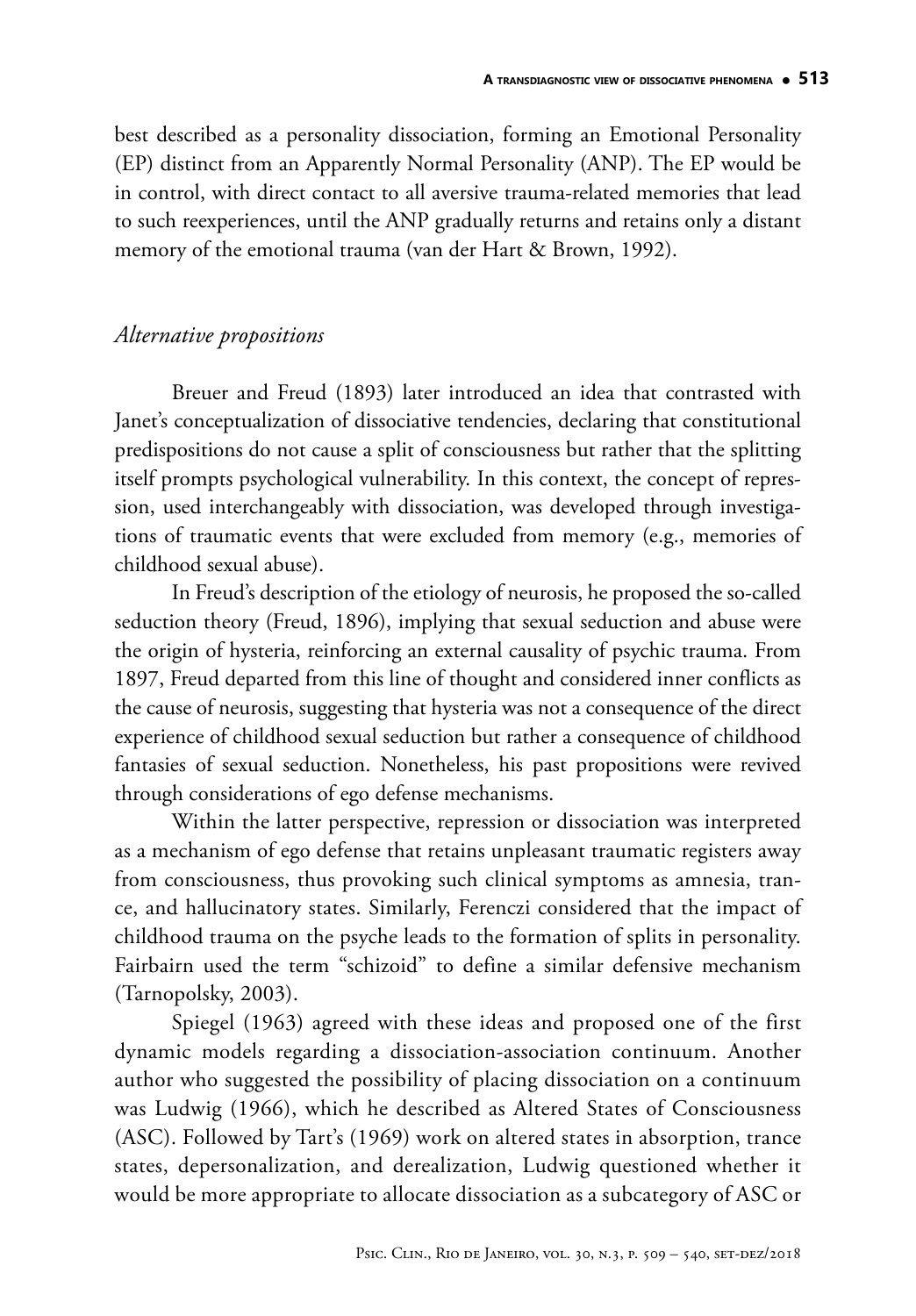within a spectrum of other conditions (e.g., alpha rhythm and transcendental meditative states).

Ludwig's explanation of what constituted altered states of consciousness considered several distinctive features, such as alterations of thinking, disturbances in time sense, loss of control, changes in emotional expression, changes in body image, perceptual distortions, changes in meaning or significance, sense of the ineffable, and hypersuggestibility. Ludwig reinforced an evolutionary perspective, claiming that they served biological, psychological, and social functions and represented different types of experiences and expression that range from adaptive to maladaptive though ultimately having survival value for the species.

### *Psychiatric manuals*

With regard to psychiatric classification systems, the *Diagnostic and Statistical Manual of Mental Disorders*, 2nd edition (DSM-II; American Psychiatric Association, 1968), and the *International Statistical Classification of Diseases and Related Health Problems*, 9th revision (ICD-9; World Health Organization, 1979), formalized dissociative symptoms by considering hysterical and other neurotic conditions (e.g., depersonalization). The revised third version of DSM-III (American Psychiatric Association, 1980) incorporated a change toward a phenomenological view that divided these diagnoses into two different groups of disorders: dissociative disorders (depersonalization/derealization) and somatoform disorders (conversion). Subsequently, in both the DSM-IV (American Psychiatric Association, 1994) and DSM-V (American Psychiatric Association, 2013) diagnostic criteria, Dissociative Disorders (DD) included categories of dissociative amnesia, fugue, depersonalization, derealization, dissociative identity, other specified dissociative disorders, and unspecified dissociative disorders. The DSM-V describes dissociative symptoms as the following:

> a disruption of and/or discontinuity in the normal integration of consciousness, memory, identity, emotion, perception, body representation, motor control, and behavior […] experienced as a) unbidden intrusions into awareness and behavior, with accompanying losses of continuity in subjective experience (i.e., "positive" dissociative symptoms such as fragmentation of identity, depersonalization, and derealization) and/or b) inability to access information or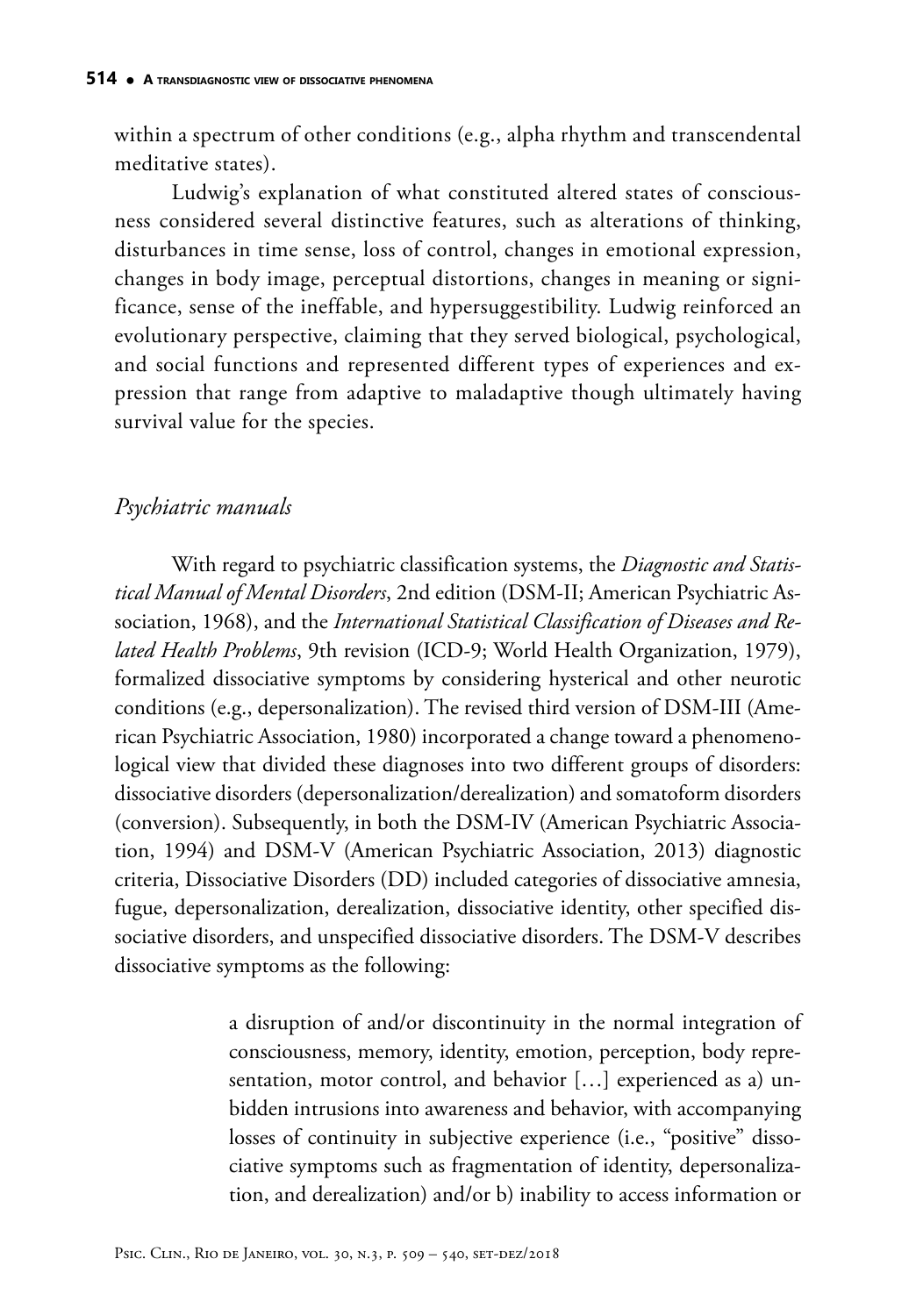to control mental functions that normally are readily amenable to access or control. (American Psychiatric Association, 2013, p. 328)

This definition supports theories that assert that dissociation affects all areas of psychological functioning (Spiegel et al., 2013; Spiegel et al., 2011). Based on this perspective, the ICD-10 (World Health Organization, 2004) went further than its previous version and specified more than eight dissociative-related categories, including stupor, convulsions, sensory loss, trance, and possession.

Finally, the most recent version of the ICD (ICD-11; World Health Organization, 2018) included revised categories of dissociative neurological symptoms, dissociative amnesia, trance disorder, possession trance disorder, dissociative identity disorder (DID), partial dissociative identity disorder, depersonalization- -derealization disorder, secondary dissociative syndrome, and Ganser syndrome. Although these new shifts strengthen the perception of dissociative symptoms from a dimensional perspective, this was not the common understanding of theoretical models that emerged in those decades.

# **Theoretical models of dissociation**

# *Typological perspectives*

Traditional typological perspectives suggest the existence of only two distinct forms of dissociative presentation, categorically defined as pathological or not. The non-pathological view of dissociation arose from the idea that it can involve normal aspects of everyday functioning. In this type of presentation, dissociative symptoms include benign conditions with only a partial reduction of awareness of internal states (e.g., absorption, daydreaming, and automatized motor activities; Lynn & Rhue, 1994). A pathological form of dissociation would require a persistent state implicated in long-term interferences with the person's experience and capacity to maintain contact with others and the environment (e.g., amnesia, depersonalization, and identity confusion; Putnam, 1985).

Another typological distinction was proposed in a bipartite model that recognized detachment and compartmentalization as qualitatively distinct and autonomous types of dissociation. Holmes et al. (2005) defined detachment as an altered state of consciousness that is characterized by a sense of separation of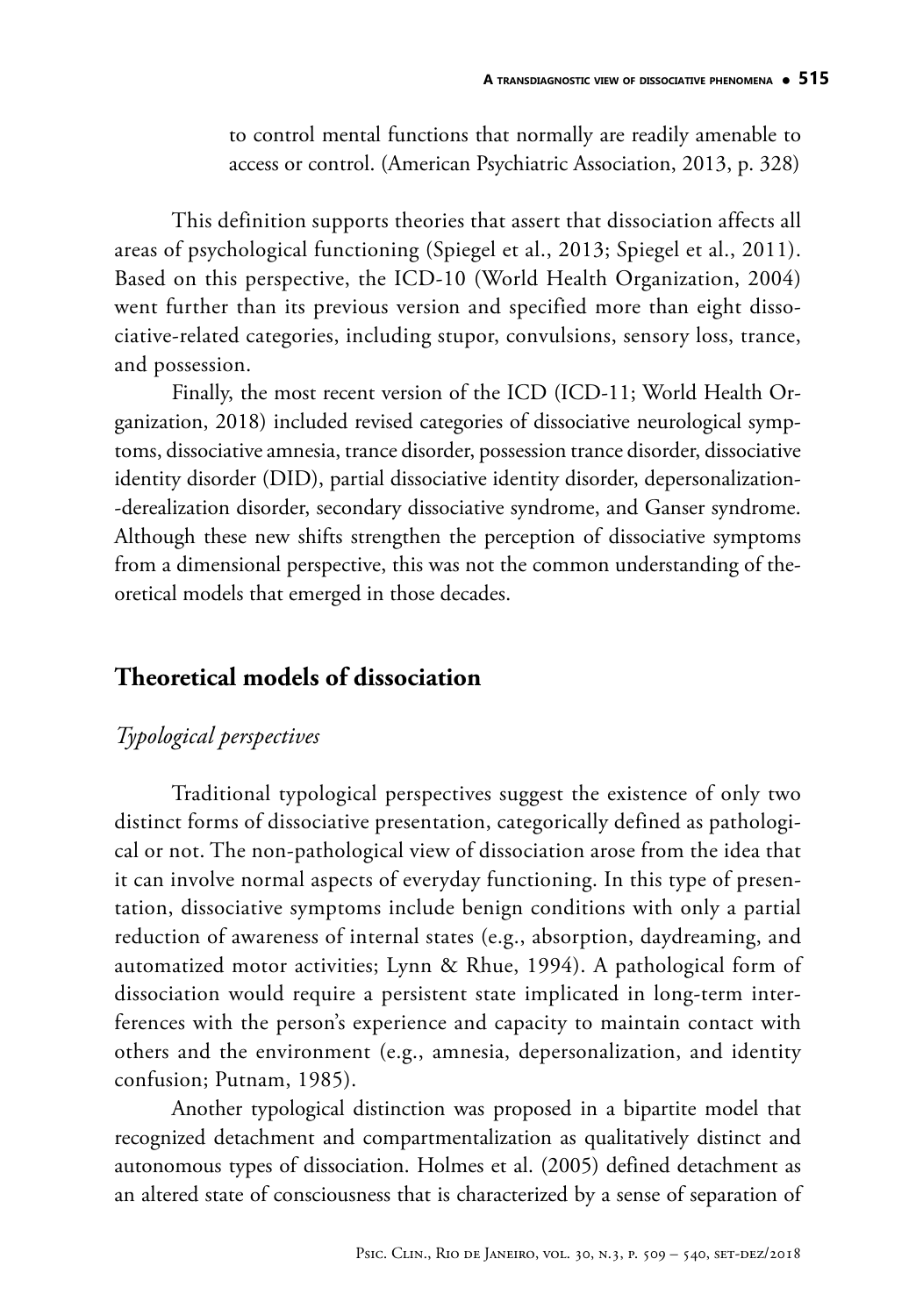one's body, emotional experience, a sense of self and its surroundings, and feelings of being disconnected or in a dream. This protective mechanism would serve the purpose of attenuating aversive effects of intense traumatic events. In contrast, compartmentalization refers to a deficit in the deliberate control of specific psychobiological processes, impairing the ability to bring accessible information into conscious awareness. However, these processes can still operate and influence ongoing cognition, emotion, and action.

#### *Dimensional perspectives*

A dimensional model of dissociative presentations was proposed by Braun (1988), based on the central idea of dissociation that derived from a failure of associative processes. According to his BASK model, dissociative processes can affect four independent levels concerning (1) behavior, (2) affect, (3) sensation, and (4) knowledge. The range in which they can vary goes from a fully preserved conscious state to suppression, denial, repression, up to a dysfunctional dissociative condition.

Hence, Braun considered continuous dimensions of altered states of consciousness that are related to processing event-related information and behaviors, meaning making, affective experiences, and related bodily sensations. Braun argued that a preserved memory capacity requires a dynamic interaction between all four levels; thus, dissociative disorders are generated through the disruption of memory functions and identity.

Likewise, Thompson and Zahavi (2007) constructed a phenomenological model with four dimensions that described qualitative aspects of human consciousness and subjectivity, being: (1) temporality (i.e., the sense of time and memory), (2) narrative (i.e., the story-like quality of thought), (3) embodiment (i.e., the sense of having and consciously belonging to a body), and (4) affect (i.e., the emotional experience).

These authors specified what they considered the main topics of relevance in the construction of consciousness theories (i.e., intentionality, time-consciousness, embodiment, intersubjectivity, self-awareness, and the first-person perspective) to elucidate a broad spectrum that might comprise altered states of consciousness. Their perspective argued for the need to consider the integration of aspects based on phenomenological, cognitive-scientific, and analytic approaches.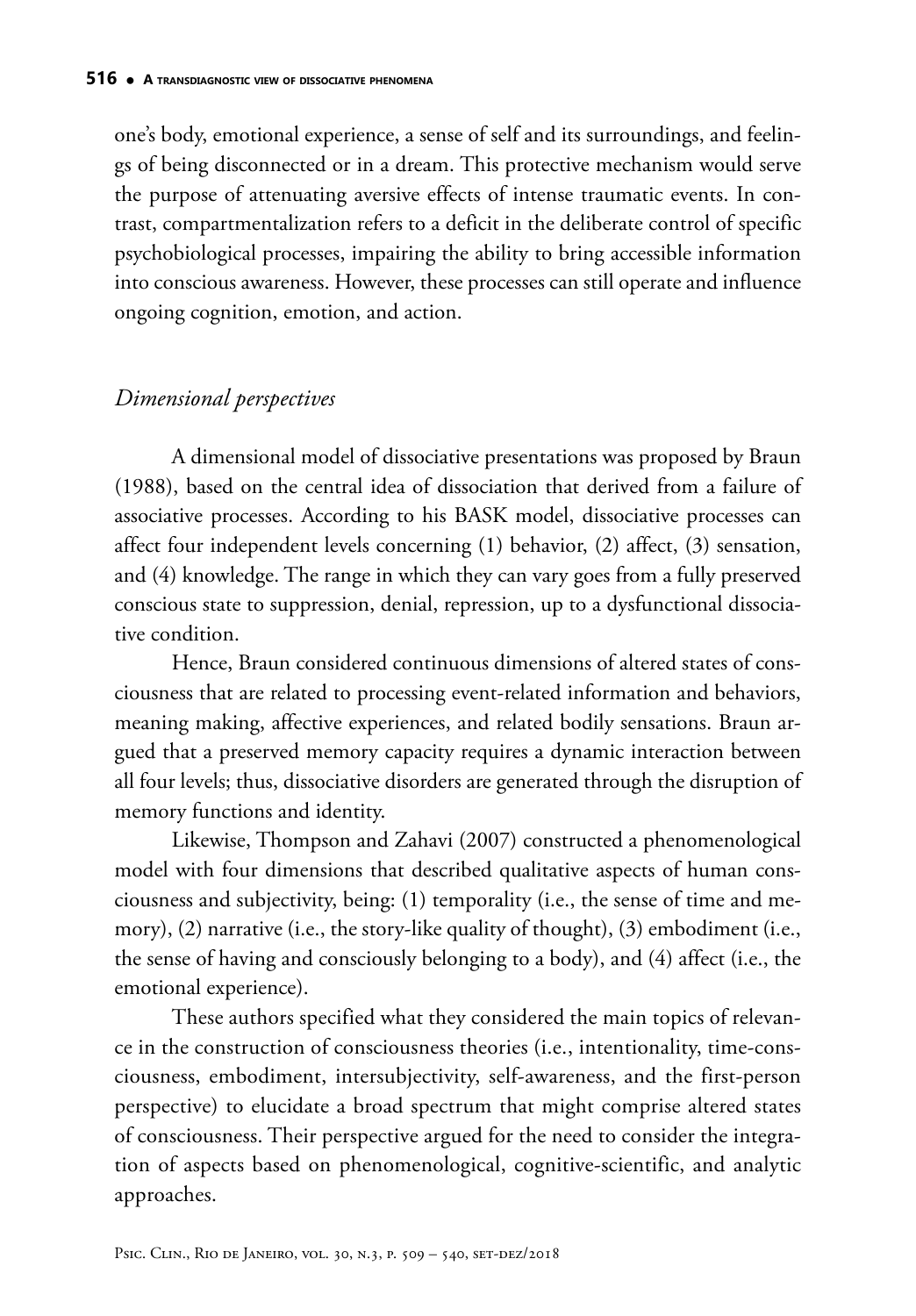#### *Traits vs. peritraumatic reactions*

An alternative way to distinguish dissociation would be differentiating as dissociative traits or dissociative reactions. Marmar, Weiss, and Metzler (1997) used the term "peritraumatic reactions" to describe the way in which a person could react during or immediately after a traumatic experience. Thus, peritraumatic dissociation can be defined as a dissociative response that occurs during or in the aftermath of a traumatic event. This reaction is correlated with event-related memory reduction, vague or fragmented recollections, amnesia, and other symptoms (e.g., confusion, derealization, and depersonalization).

In contrast, the concept of dissociative traits represents characteristics that significantly influence a person's identity, with more diffuse and prolonged expression compared with dissociative reactions, such as in dissociative identity disorder (Eisen & Lynn, 2001). Studies that have investigated risk factors for Posttraumatic Stress Disorders have shown that peritraumatic reactions are the best predictors of the future development of PTSD (Briere, Scott & Weathers, 2005; Murray, Ehlers & Mayou, 2002). However, the dissociative response during a traumatic event is not itself pathological, although it can be in cases in which it leads to conditioned dissociative reactions and impairments in the processing and integration of traumatic event-related information, which can provoke subsequent intrusions (Spiegel & Cardeña, 1991; Spiegel, Koopman & Classen, 1994).

#### *Conceptual mismatch*

The debate about the presence of dissociative states in clinical populations and its implication in the maintenance and treatment of various conditions is still far from conclusive. The main challenges include a broad range of definitions, the misuse of technical terms that refer to dissociative phenomena, and the absence of coherent common ground to discuss their presentations (Brown, 2006). In this regard, Dalenberg and Paulson (2014) summarized the categories whereby scientists have discussed the pathological nature of dissociative experiences in accordance to (1) type, (2) level, (3) timing, (4) relationship to defense, (5) frequency, and (6) purpose. Additionally, they mentioned the wide variety of concepts that could be found in research that references dissociation (Table 1).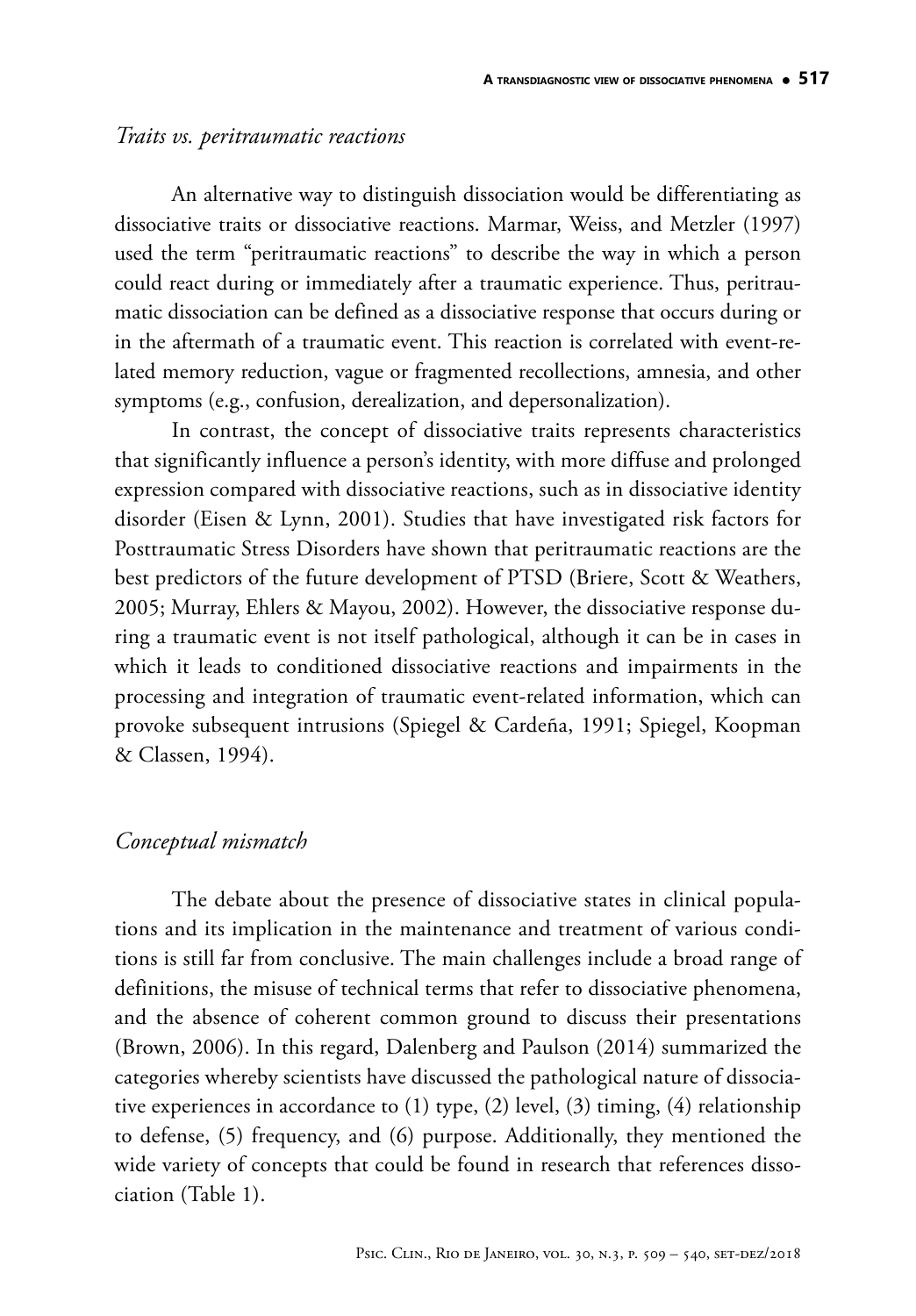| Terms that reference dissociation in the literature           |
|---------------------------------------------------------------|
| Depersonalization (e.g., Sierra & David, 2011)                |
| Derealization (e.g., Jacobs & Bovasso, 1992)                  |
| Cognitive avoidance (e.g., Hock & Krohne, 2004)               |
| Dissociative amnesia (e.g., Dell, 2013)                       |
| Emotional numbing (e.g., Dewe, Watson & Braithwaite, 2016)    |
| Flashback (e.g., van der Hart, Bolt & van der Kolk, 2005)     |
| Freezing (e.g., Nijenhuis, Vanderlinden & Spinhoven, 1998)    |
| Spacing out (e.g., d'Andrea et al., 2013)                     |
| Out-of-body experience (e.g., Braithwaite & David, 2016)      |
| Conversion disorder (e.g., Spitzer et al., 1999)              |
| Hypnotic analgesia (e.g., Miller & Bowers, 1993)              |
| Detachment (e.g., Holmes et al., 2005)                        |
| Compartmentalization (e.g., Lawton, Baker & Brown, 2008)      |
| Absorption (e.g., Soffer-Dudek et al., 2015)                  |
| Dissociative stupor (e.g., Alexander, Joseph & Das, 1997)     |
| Disintegrated experience (e.g., Spiegel & Cardeña, 1991)      |
| Dissociative fugue (e.g., Helmes, Brown & Elliot, 2015)       |
| Perceptual alteration (e.g., Sanders, 1986)                   |
| Emotional constriction (e.g., Briere, Weathers & Runtz, 2005) |
| Disengagement (e.g., Pick, Mellers & Goldstein, 2017)         |
| Somatoform dissociation (e.g., Simeon et al., 2008)           |
| Imaginative involvement (e.g., Levin et al., 2004)            |
| Hypnotizability (e.g., Dasse, Elkins & Weaver, 2015)          |
| Reduced awareness (e.g., Harvey & Bryant, 1999)               |
| Trance (e.g., Peres et al., 2012)                             |
| Intrusive thoughts/feelings (e.g., Lovern, 2012)              |
| Spirit possession (e.g., van Duijl et al., 2010)              |
| Identity confusion (e.g., Hariri et al., 2015)                |
| Multiple personality (e.g., Boor, 1982)                       |
| Identity alteration (e.g., Sar et al., 2017)                  |
| Structural division (e.g., Dell, 2011)                        |

**Table 1. Examples of conceptual references of dissociative phenomena.**

Considering this heterogeneity, Cardeña (1994) reviewed various applications of the term "dissociation" and proposed three main categories in which dissociative phenomena are considered in the literature. The first ca-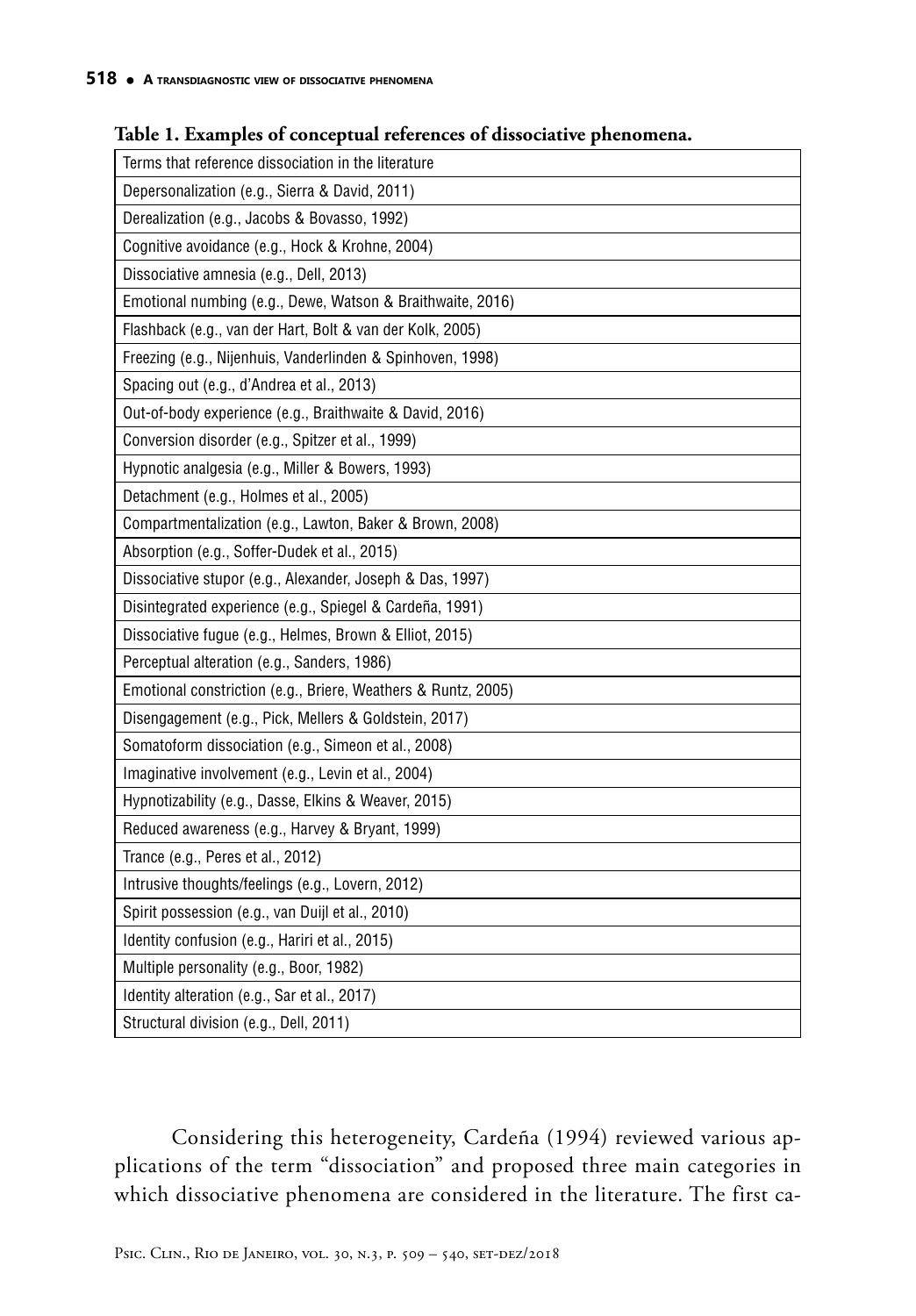tegory involves the idea of nonconscious or nonintegrated mental modules or systems, which can be subdivided into (1) dissociation as the absence of the conscious awareness of impinging stimuli or ongoing behaviors; (2) dissociation as the coexistence of separate mental systems that should be integrated in the person's consciousness, memory, or identity; and (3) dissociation as ongoing behavior or perception that is inconsistent with a person's introspective verbal report.

The second category alludes to not only impairments in mental processes integration but also qualitative changes in altered states of consciousness. Most importantly, there is an appeal to not consider momentary states of partial disconnection, such as daydreaming or meditative states, as genuine dissociative experiences. Thus, he offers a definition of dissociation as an alteration of consciousness that comprises disconnection/disengagement from the self or the environment as a fundamental aspect of the experience.

The third category reinforces the psychoanalytic understanding of dissociation as a defense mechanism. The organism, while dealing with an ongoing danger or threat to its survival, goes into a dissociative state to preserve its psychological integrity. This perspective raises the question about how dissociative experiences that are originally protective of the psyche can become maladaptive. A few theories of traumatic dissociation have been proposed in an attempt to provide greater clarity concerning this topic (Dell & O'Neil, 2009), but numerous questions remain.

Essentially, all of these various terms and categories of dissociative phenomena, shifting between references to an intrapsychic structure, process, psychological defense, deficit, or a long list of symptoms, can ultimately cause widespread conceptual confusion. This conceptual confusion hinders research efforts to better inform diagnosis and treatment, not only for dissociative disorders but also for other mental disorders that include dissociative experiences in their symptomatology.

### **Dissociation in psychopathology**

#### *Dissociation in posttraumatic stress symptoms*

Although traumatic experiences were extensively contemplated throughout the 18th and 19th centuries literature with regard to their association with dissociative phenomena, the inclusion of dissociative symptoms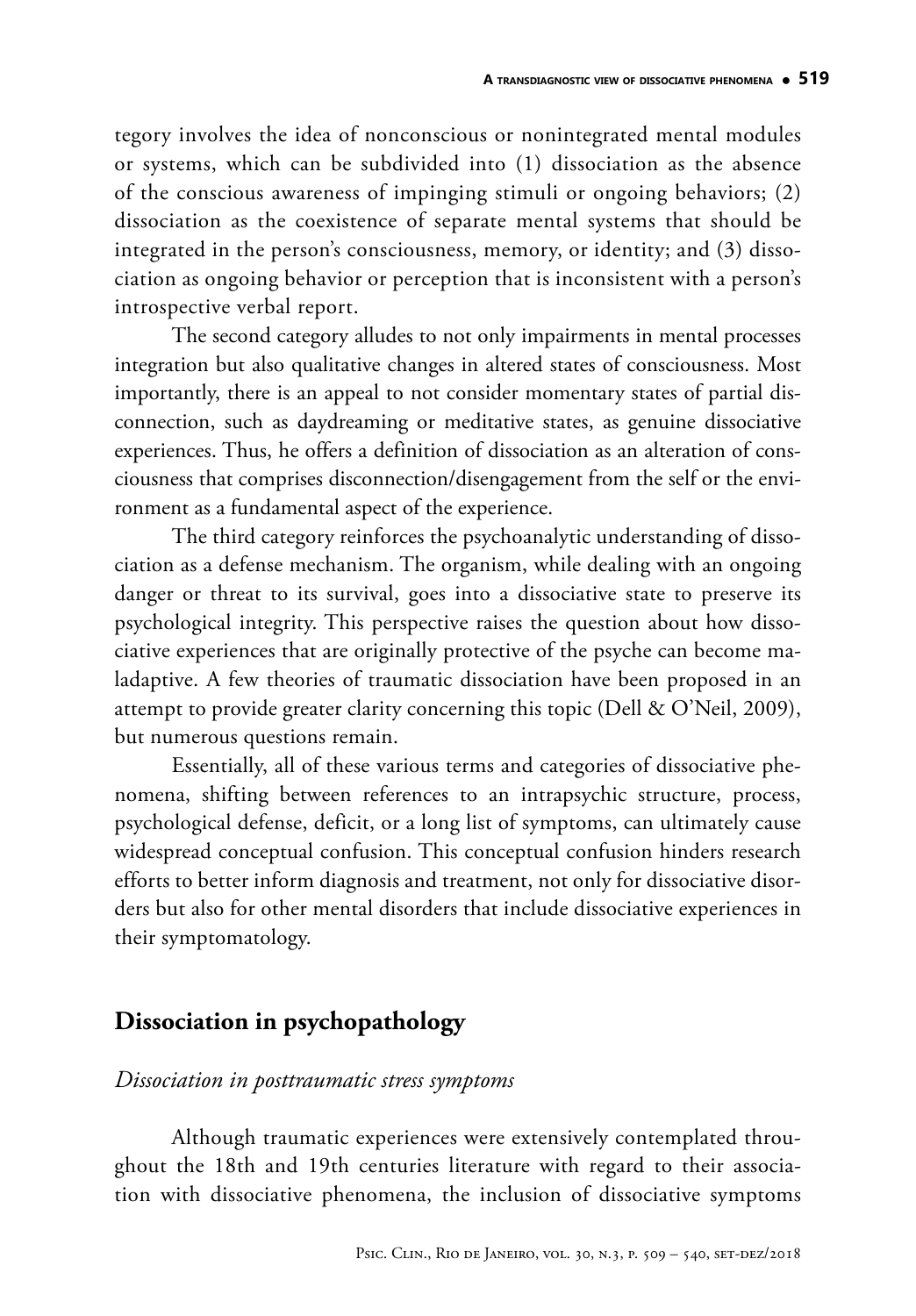in the diagnosis of PTSD required a longer time to be officially recognized in psychiatric manuals (Wolf et al., 2012). Posttraumatic stress disorder was mainly considered a fear disorder, emphasizing the role of hyperarousal in its symptomatology. This perspective reflected studies that used animal models to investigate the neurocircuitry that is involved in threat responses and its association with the maintenance of threat responses even in the absence of threatening stimuli (LeDoux, 2015). As a result, the vast majority of theoretical models of PTSD included reexperiencing, avoidance, and physiological hyperarousal as central symptoms of the disorder (Foa, Steketee & Rothbaum, 1989).

Psychological trauma and PTSD were not included in the DSM until 1980, when the psychiatry community could no longer ignore the symptoms that were presented by soldiers who returned from war, as well as victims of sexual abuse, domestic violence, and other forms of traumatic experiences (van der Kolk, 2014). However, in contrast to the prevalence of dissociative symptoms in Acute Stress Disorder (AST), the diagnosis of PTSD in the DSM-III (American Psychiatric Association, 1980) and DSM-IV (American Psychiatric Association, 1994) only addressed symptoms that were categorized into four clusters: (1) intrusive reexperiencing, (2) avoidance, (3) hyperarousal, and (4) hypervigilance. Despite multiple clinical and epidemiological sources of evidence that indicated the importance of recognizing a different presentation of posttraumatic stress reactions involving dissociative states (Lanius et al., 2012; Stein et al., 2013), only the most recent DSM-V (American Psychiatric Association, 2013) publication recognized a dissociative subgroup within the PTSD diagnosis.

The DSM-V (American Psychiatric Association, 2013) predicts the occurrence of symptoms of depersonalization (i.e., experiences of unreality or detachment from one's mind, self, or body) and derealization (i.e., experiences of unreality or detachment from one's surroundings) symptoms along with the other PTSD clusters, but it does not consider other forms of dissociative states. The changes that were made in the DSM-V were considered quite modest because there was an appeal to also include an alternative form of the disorder (Pai, Suris & North, 2017), such as Herman's (1992) proposal of a diagnosis of complex PTSD as a result of repeated or prolonged exposure to multiple traumas, usually in an interpersonal context. A significant amount of evidence indicates that prolonged exposure to trauma causes more dysfunction in other domains that are related to emotional dysregulation, dysfunctional self-beliefs, and relational impairments (Ford & Courtois, 2009).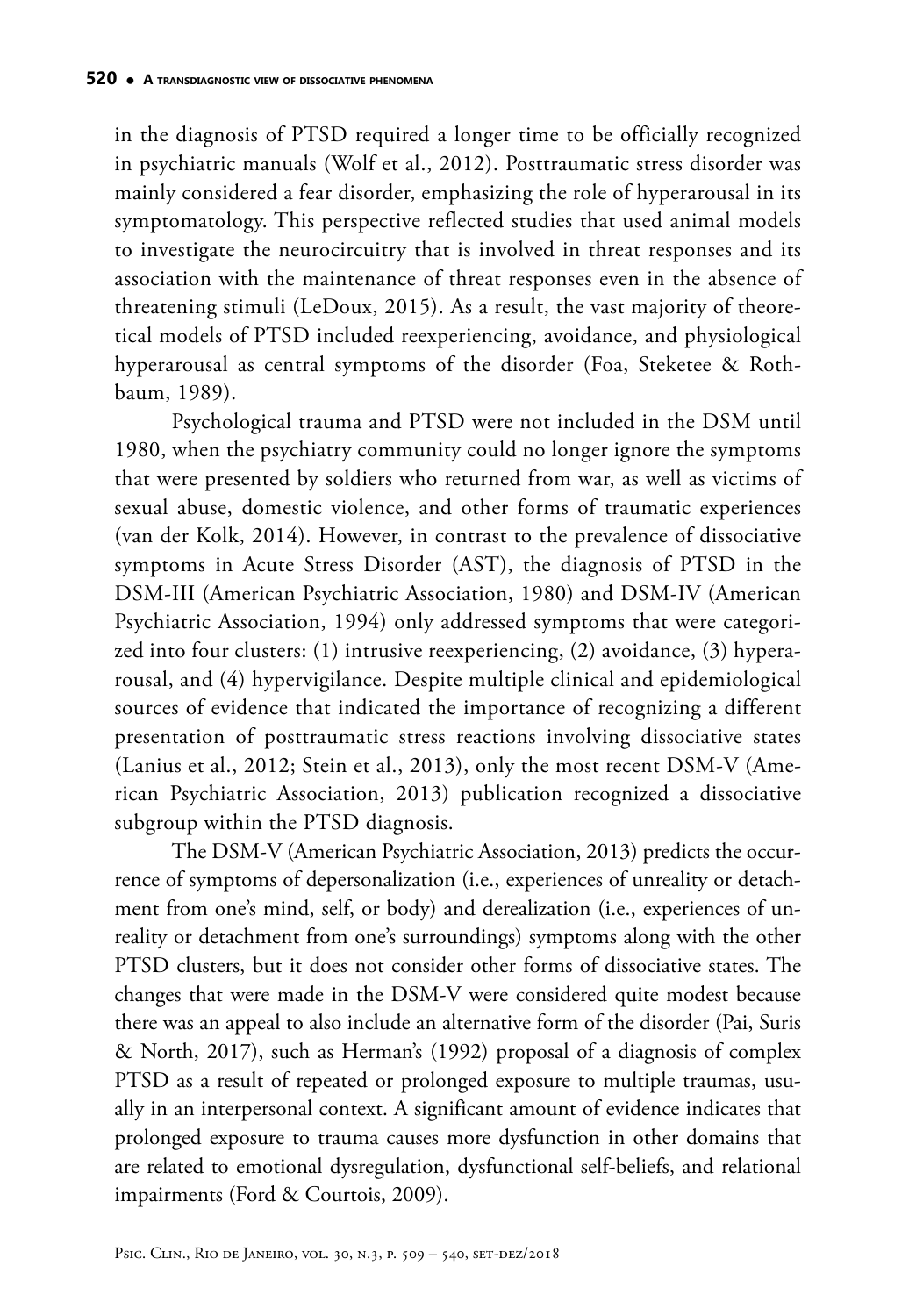#### *Recognition of complex PTSD and clinical implications*

Already included as Disorders of Extreme Stress Not Otherwise Specified (DESNOS) in the DSM-IV (American Psychiatric Association, 2013), an alternative diagnosis of complex PTSD was formalized only in the most recent version of the ICD-11 (World Health Organization, 2018), which included the same criteria that were already present in the PTSD diagnosis, with three additional clusters: (1) severe and pervasive problems in affect regulation; (2) persistent beliefs about oneself as diminished, defeated, or worthless, accompanied by deep and pervasive feelings of shame, guilt, or failure related to the traumatic event; and (3) persistent difficulties in sustaining relationships and in feeling close to others. This elaborated presentation has a much closer connection to dissociative symptoms, since problems with emotional regulation and attachment can impair the safety perception of internal and external environments that can potentially induce dissociative responses (Porges, 2011).

Supported by a meta-analysis indicating the best clinical interventions for PTSD (Powers et al., 2010), formal treatment guidelines recognize prolonged exposure therapy as one of the most effective treatments for this disorder (Foa et al., 2009; Rauch, Eftekhari & Ruzek, 2012). Developed within the cognitive behavioral therapy (CBT) premises, the protocol is based on a "desensitization" process through gradual exposure to traumatic memories, with the aim of reducing the intense reactivity that is generated by contact with trauma-related content, consequently leading to cognitive restructuring toward threat perception and fear-related beliefs.

Conversely, several authors discussed whether this treatment model is potentially flawed for the treatment of recent symptoms that were included within the category of Posttraumatic stress diagnosis in the DSM-V (American Psychiatric Association, 2013) and the ICD-11 (World Health Organization, 2018), such as shame, self-blame, and dissociative symptoms (Dorahy et al., 2013). In fact, the treatment proposals of the International Society for Traumatic Stress Studies (ISTSS) highlight interventions that focus on affective, relational, and physiological components (e.g., Attachment, Regulation and Competency – ARC; Skills Training in Affective and Interpersonal Regulation – STAIR-NT; Accelerated Experiential Dynamic Psychotherapy – AEDP) as more coherent models to attenuate pervasive symptoms that are related to prolonged exposure to trauma (Cloitre et al., 2012).

Treatment indications for complex PTSD follow a three-phase model (Herman, 1992; van der Hart & Boon, 1997), considering stages of (1) safety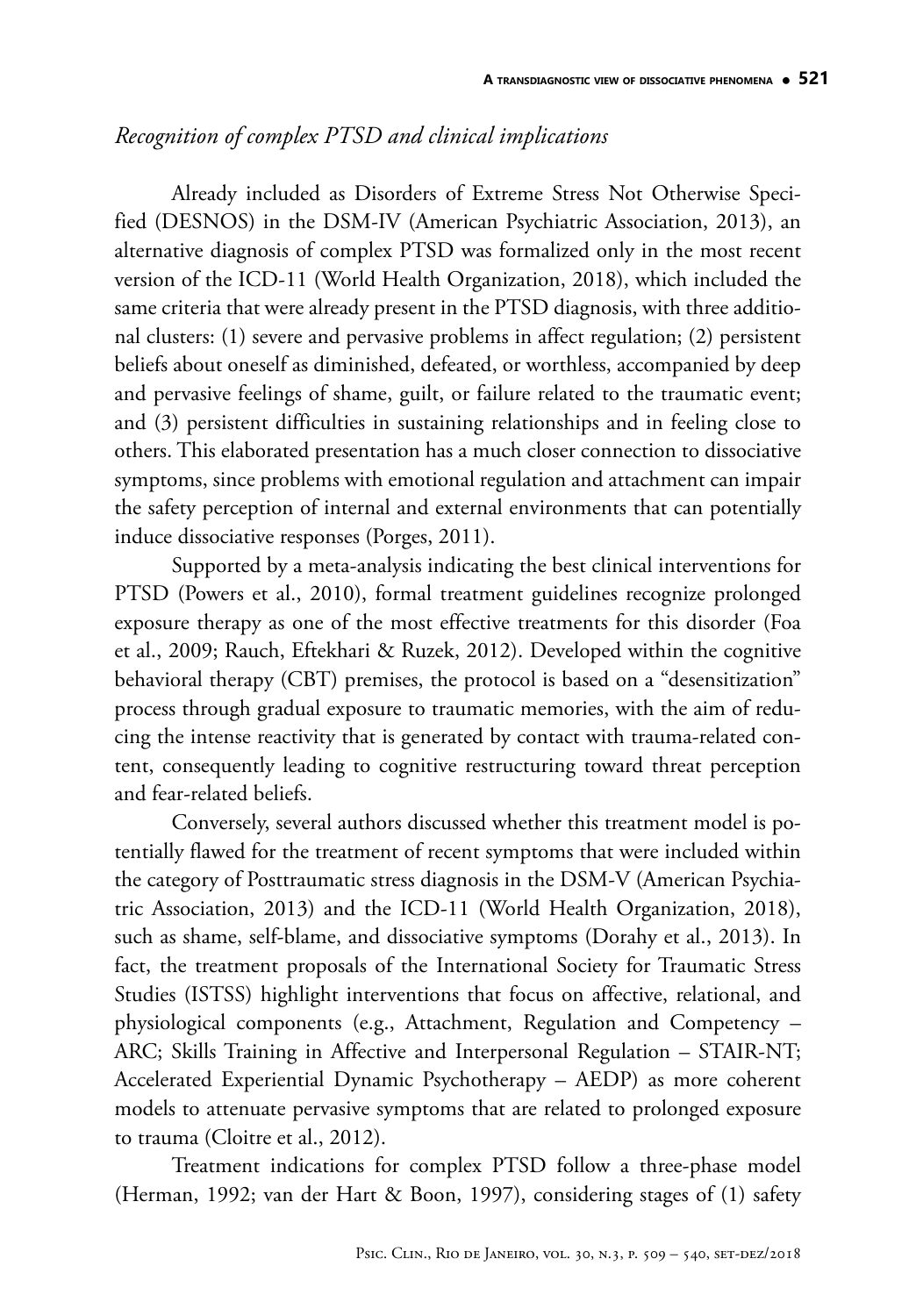and emotion regulation, (2) trauma processing, and (3) social engagement. Similarly, the recently updated version of the guidelines of the International Society for the Study of Trauma and Dissociation (ISSTD) asserts that trauma-related dissociation requires the acknowledgment of distinctive features, highlighting three central intervention components of stabilization, trauma work, and integration (Chu et al., 2011).

#### *Trauma-related dissociation models*

Evidence indicates that exposure to severe trauma increases the probability of alterations of consciousness (Putnam et al., 1996; Vermetten & Spiegel, 2014; Dalenberg et al., 2012). Studies have reported an overlap between complex posttraumatic stress disorder (C-PTSD), dissociative disorder (DD) and borderline personality disorder (BPD) symptoms (Kienle et al., 2017; Giourou et al., 2018).

Based on this understanding, Frewen and Lanius (2014) constructed a four-dimensional model of trauma-related altered states of consciousness by considering data from neuroimaging studies that revealed distinct patterns of neural activation in PTSD patients who presented with dissociative symptoms. This research revealed the excessive inhibition of limbic circuits in this group of patients, resulting in blunted affect and disconnected experiences that are similar to a state of depersonalization (Lanius et al., 2002), together with potential mixed dissociative states with co-occurring symptoms of hyper and hypoarousal in this clinical subgroup (Bremner et al., 1998).

Accordingly, their 4-D model considered altered states of consciousness on a continuum that varied from normal waking consciousness alterations (NWC) to more pathological trauma-related altered states of consciousness (TRASC), with the latter associated with dimensions of time (e.g., reminder distress to flashbacks), thought (e.g., negative self-other-referential thinking to hearing voices), body (e.g., hyperarousal to depersonalization), and emotion (e.g., general negative affect to compartmentalized emotion). These dimensions are not independent but rather different categories of dissociative presentations in trauma-related psychopathology.

In contrast, van der Hart et al. (2004) refuted attempts to conceptualize dissociation that included mild presentations of altered states of consciousness, suggesting an exclusive consideration of the construct of a structural division of the personality as a consequence of traumatic experiences. Based on their explanations of trauma-related and dissociative disorder-related psychopathology, the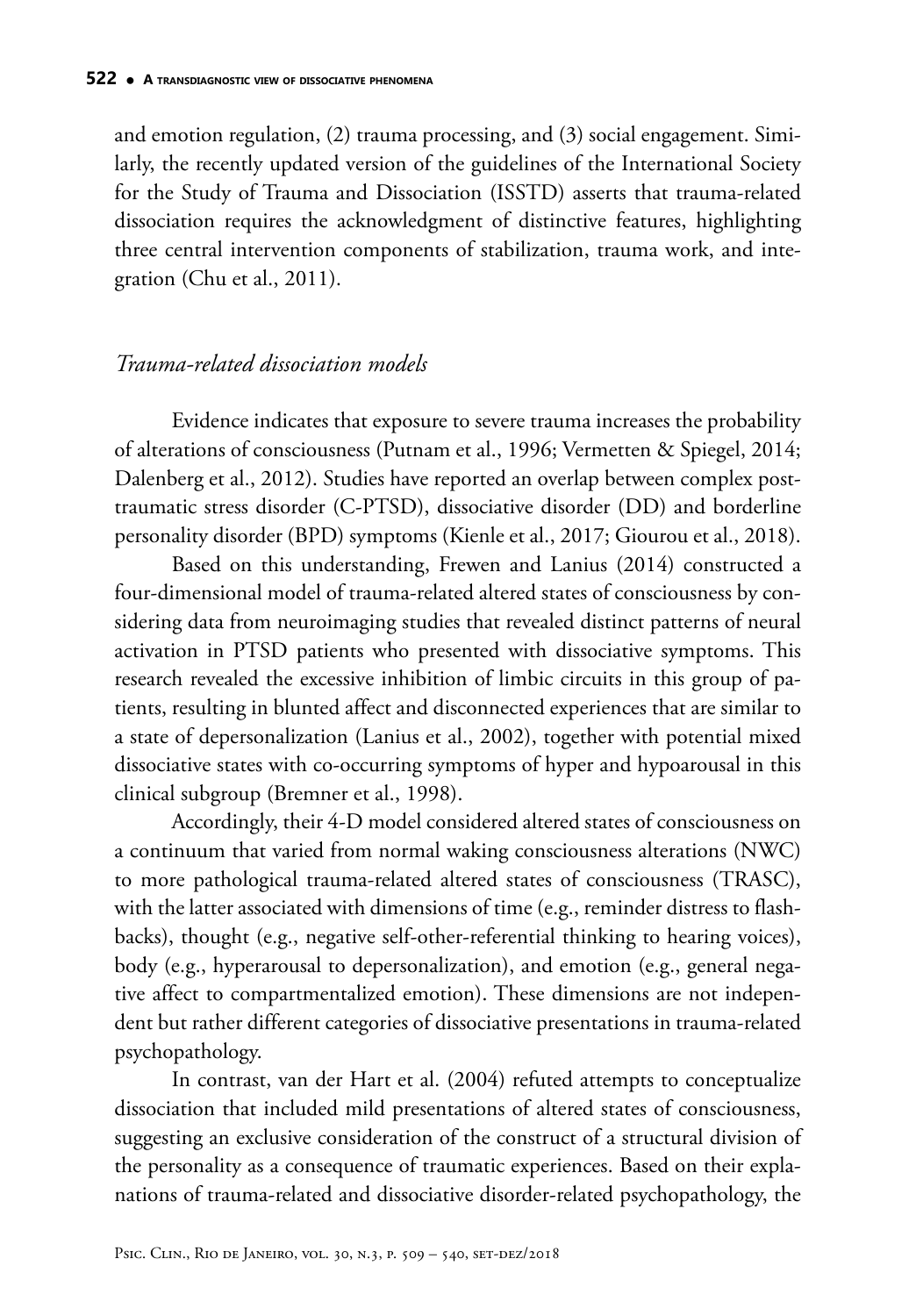personalities formed functions relatively apart. The apparently normal personalities (ANPs) are responsible for everyday functions, whereas the emotional personalities (EPs) can be divided into engaged (hyperaroused emotional personalities) and disengaged (hypoaroused emotional personalities), incorporating defensive systems against threats and attachment loss.

In this structural dissociation model (van der Hart, O.; Nijenhuis, E. R. S. & Steele, K., 2006), each part has independent psychological, physiological, and neural profiles when exposed to threat cues that are mediated by different parasympathetic branches. The structural dissociation of personality could be primary (i.e., involving a single ANP and EP, as in detachment), secondary (i.e., beyond a single ANP and EP, as in complex trauma-related disorder) or tertiary (i.e., division of ANP in addition to dissociation among EPs, as in dissociative identity disorder). Moreover, there are implications of a more complex presentation with possible comorbidities, considering personality disorders and other diagnoses in which dissociation is part of their symptomatology.

#### *Other comorbidities*

In accordance with the proposition of van der Hart et al. (2004), in which the diagnoses of PTSD and DID are on a continuum of severity, clinical studies of dissociative presentations in psychopathology discuss the possibility of an overlap of complex PTSD, dissociative disorders, and borderline personality disorder symptoms (Ford & Courtois, 2014; Scheiderer, Wood & Trull, 2015; van Dijke, Hopman & Ford, 2018). High comorbidity even led a few authors to propose the inclusion of BPD within the trauma spectrum (Vermetten & Spiegel, 2014). Additionally, in an attempt to find common ground between diagnoses, BPD disorder and chronic complex dissociative disorders have been conceptualized as disorders of emotion dysregulation that are directly influenced by a history of trauma (Brand & Lanius, 2014).

Furthermore, dissociative symptoms are found across various other diagnoses. A recent meta-analysis of studies that used the Dissociative Experiences Scale (DES) (Lyssenko et al., 2018) measured dissociative symptoms across mental disorders and found the highest prevalence in dissociative disorders (mean scores > 35), followed by PTSD, BPD and conversion disorder (mean scores > 25), and also in somatic symptom disorder, addictive disorders, eating disorders, schizophrenia, anxiety disorder, obsessive-compulsive disorder, and affective disorders (mean scores > 15). Additionally, an epidemiological study of 933 psychiatric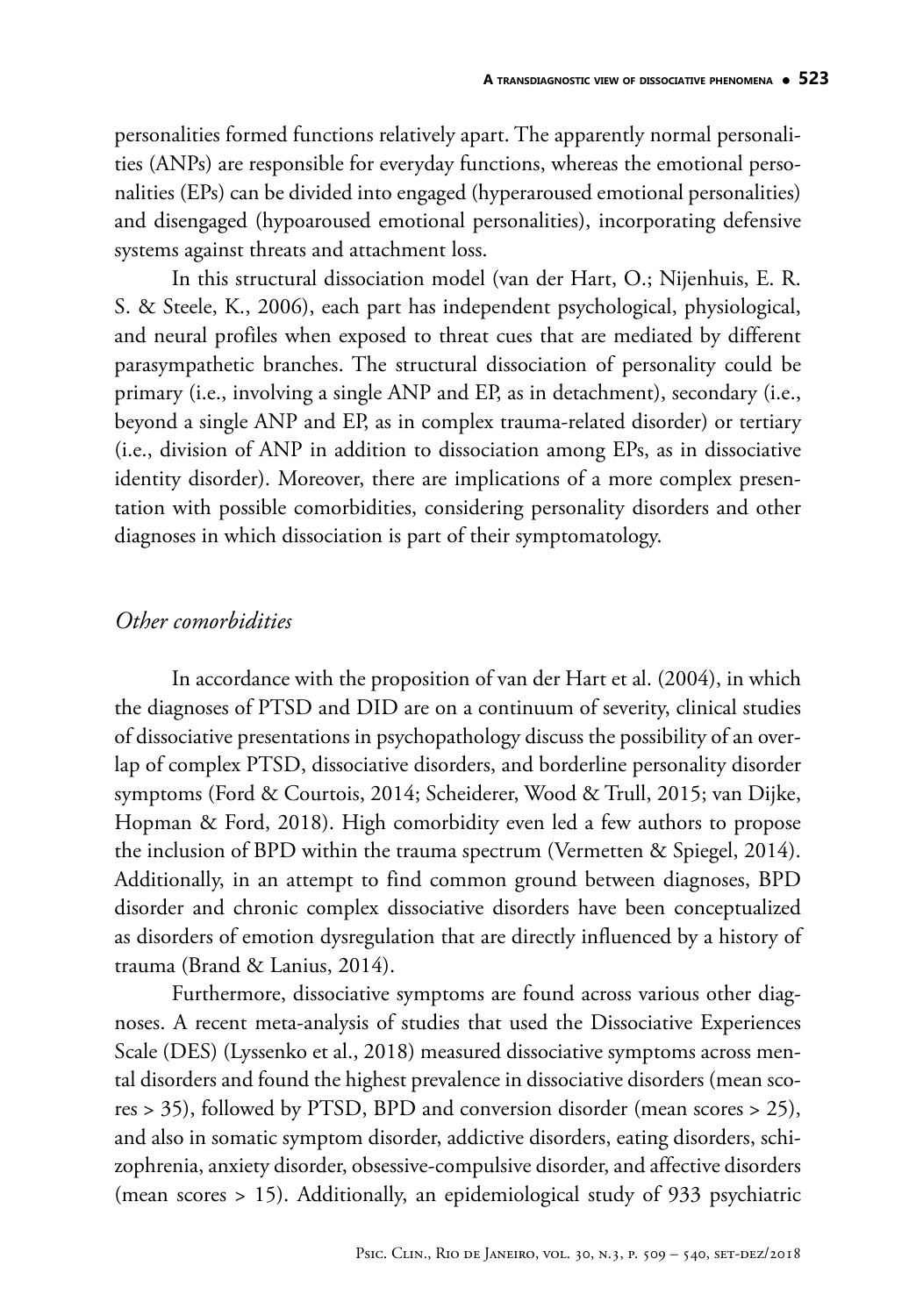outpatients identified significant risk factors for dissociative symptom severity, including the presence of borderline and narcissistic personality disorders, substance abuse disorders, psychopathologic traits of anger, psychoticism, and obsessiveness (Sperandeo et al., 2017). These results showed that dissociation can be present at different levels but in almost all clinical populations.

Acknowledging these comorbidities, much criticism has been levied against the continually longer lists of various mental disorders (Maj, 2005; Galatzer-Levy & Bryant, 2013). The high prevalence of the same symptomatology across different diagnoses highlights issues in the mental health field that are related to intervention decisions for patients who present a substantial number of symptoms that overlap in clinical evaluations (Regier, Kuhl & Kupfer, 2013). Some authors appealed to clarifying the processes that underlie specific conditions and recognizing idiosyncratic factors when addressing functional impairments (Frías & Palma, 2015; McNally et al., 2015; Knefel, Tran & Lueger-Schuster, 2016), especially when they involve dissociative presentations (Sar, 2014; Lyssenko et al., 2018).

# **Dissociative experiences using Research Domain Criteria**

### *Central aspects of Research Domain Criteria*

According to Kraepelin's typology, current diagnostic systems reflect a paradigm in crisis (Moskowitz, 2011). The development of the Diagnostic and Statistical Manual of Mental Disorders (DSM) and the International Classification of Diseases (ICD) was largely based on clinical observations and patients' self-reports of symptoms. Hence, some authors have criticized the premature recognition of these conditions as real disease entities (Hyman, 2010; Kozak & Cuthbert, 2016). Due to its categorical view of mental disorders, a consensus has been reached with regard to recognizing excessive heterogeneity in individuals who are diagnosed with the same disorder (Kozak & Cuthbert, 2016). Additionally, accumulating evidence in the fields of neuroscience and genetics has not been appropriately applied to understanding and treating psychiatric nosologies (Kose & Cetin, 2017).

Further problems would include the limited validity of conventional diagnoses, the overlap of symptoms between disorders, subthreshold symptoms and particularities that affect clinical evaluation and outcome, implicit assumptions of biological etiologies, and investigative techniques that are applied to inade-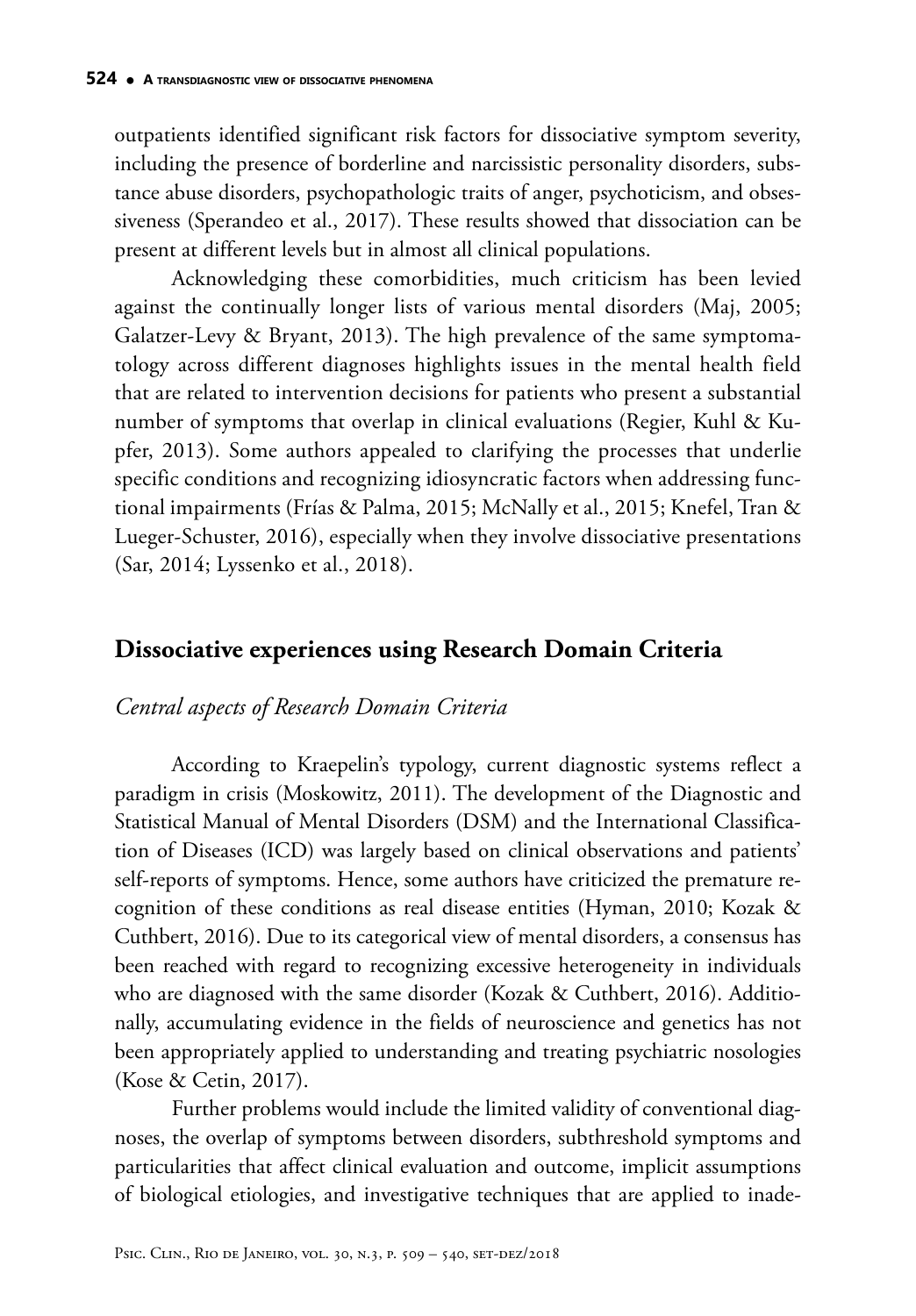quately conceptualized mental illnesses. Reflecting on these issues, the NIMH Research Domain Criteria (RDoC) project suggested an alternative system to organize psychopathology within a transdiagnostic framework that is not limited to specific groups of disorders. This initiative seeks to apply scientific knowledge to establish dimensions of functions, varying between pathological and non-pathological presentations and intending to gain a better understanding of clinical conditions (Kozak & Cuthbert, 2016).

Rather than being a substitute for current psychiatric nosologies, the RDoC project is not intended to disrupt the already acquired knowledge of mental disorders but rather to encourage more efforts in scientific research that apply multidisciplinary empirical evidence to more accurately investigate the processes that underlie these symptoms (Krueger & Markon, 2014). Refining available treatments for specific targets will advance interventions in psychiatry and psychology by considering idiosyncratic features in clinical evaluations. These efforts seek to inform better clinical decision-making, with a focus on impaired mechanisms causing the dysfunctions that are presented by patients, instead of a broad inaccurate description of symptom clusters (Kose & Cetin, 2017).

# *Conceptual organization of RDoC*

As Kozak and Cuthbert (2016) described, NIMH convened workgroups to discuss dimensional constructs that meet the following requirements: (1) previously validated constructs through studies from multiple laboratories; (2) evidence of an underlying neural circuit or system that is related to its functions; and (3) link to a psychiatric clinical phenomenon. The group developed systematic guidance to define equally relevant units of analysis that are necessary for the proposition of constructs, resulting in specific units that are related to genes, molecules, cells, circuits, physiology, behaviors, and self-reports of symptoms. Environmental and developmental factors were also inserted as essential contexts for conceptualizing a functional impairment (Fig. 1).

The domains and their related constructs that have been proposed to date encompass (1) Negative Valence Systems (including acute threat, potential threat, sustained threat, loss, and frustrative nonreward); (2) Positive Valence Systems (including reward responsiveness, reward learning, and reward valuation); (3) Cognitive Systems (including attention, perception, declarative memory, language, cognitive control, and working memory); (4) Systems for Social Processes (including affiliation and attachment, social communication, the perception and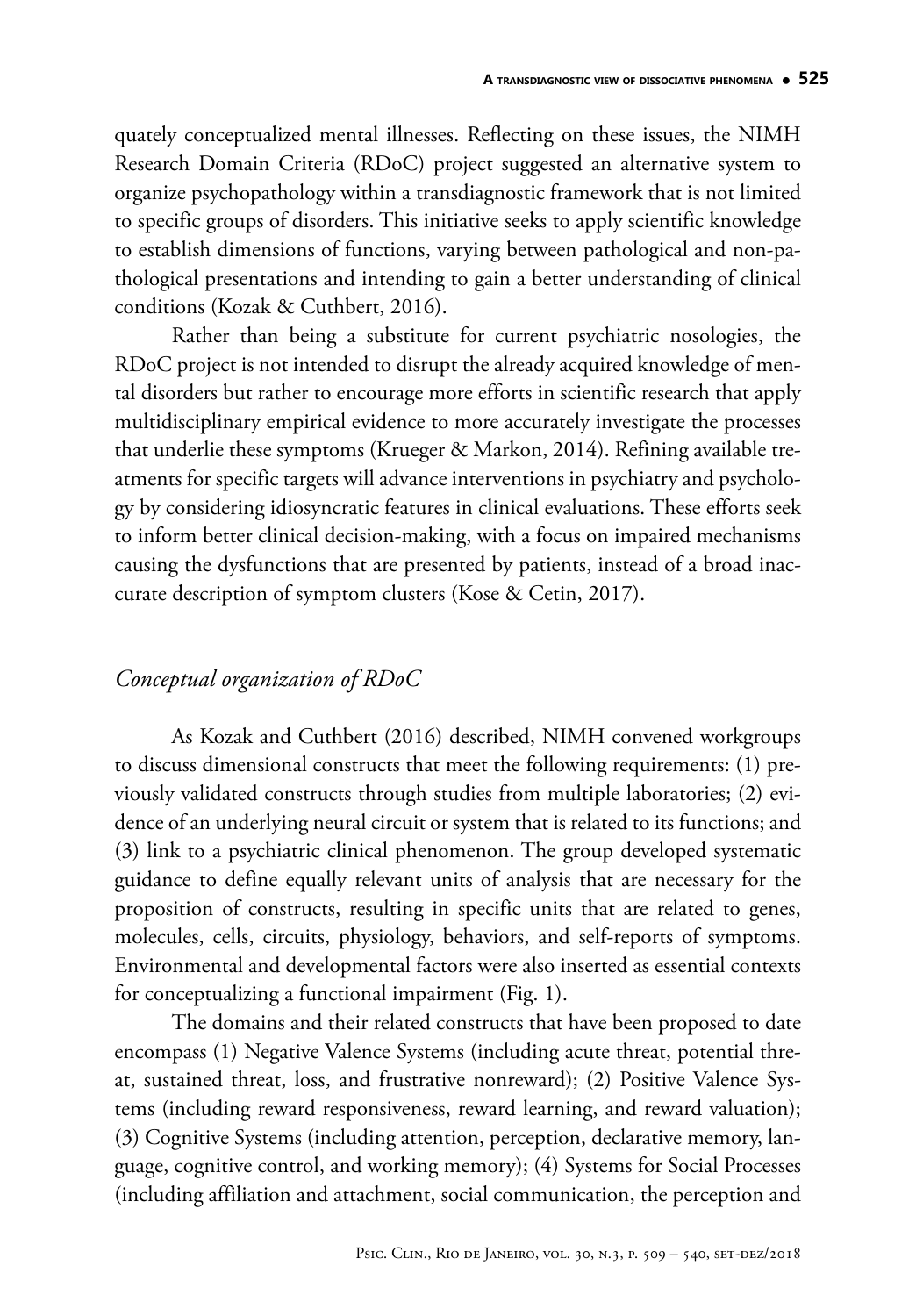

**Figure 1. Conceptual organization of the RDoC matrix stratified by different levels of analysis.**

understanding of self, and the perception and understanding of others); and (5) Arousal/Regulatory Systems (including arousal, circadian rhythms, and sleep and wakefulness). A core objective for future explorations is to investigate the components of each construct, interactions between these components, and the ways in which they are related to other systems in the promotion of clinical phenomena (Kozak & Cuthbert, 2016).

# *Dissociation within the framework of RDoC*

Cardeña (1994) used the term "constellation" to describe a viewpoint for conceptualizing dissociative phenomena as caused by the activity of multiple systems outside conscious awareness. Based on this perspective, the author suggested that dissociation should be investigated from a broad perspective, requiring the study of connections between various systems (i.e., memory, consciousness, identity, and emotion). Considering that one of the central objectives of the RDoC project is to encourage research that addresses the ways in which underlying systems of constructs or domains are connected, dissociative states might be an interesting line of investigation.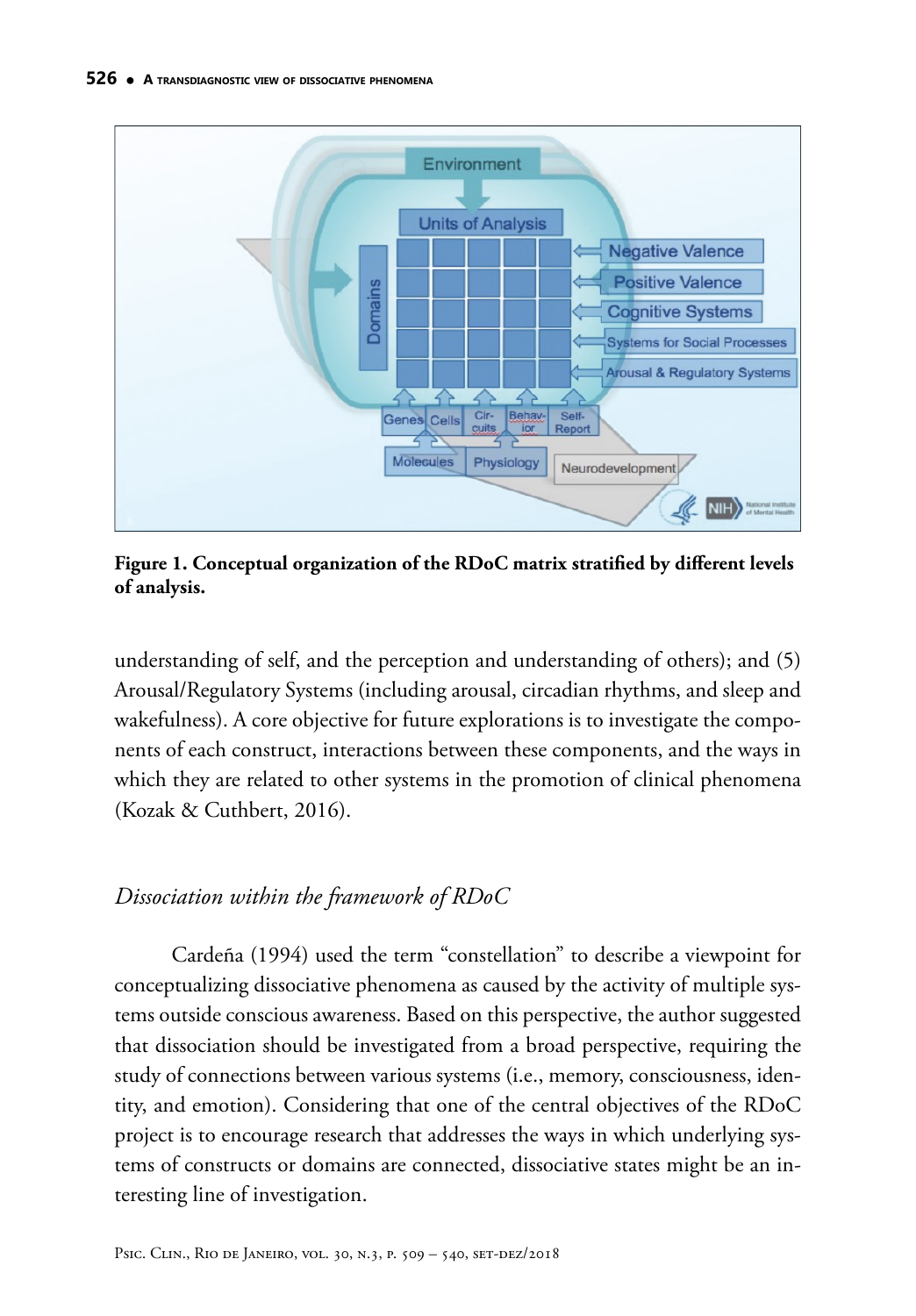Research that investigates impairments in dissociative states has found a complex dysfunctional system that is related to the avoidance of aversive stimuli, dysfunctional self-perception, blunted autonomic reactivity (Schäflein et al., 2018a), disrupted affective-cognitive processing (Krause-Utz & Elzinga, 2018), impairments in interoceptive accuracy, and alterations of cardiac vagal tone (Schäflein et al., 2018b). Another group of deficits included emotional numbing, memory disruptions (Krause-Utz & Elzinga, 2018), lower pain sensitivity (Ludäscher et al., 2010), emotion dysregulation that is linked to discontinuity in dyadic socio-affective interactions (Forrest, 2001), lower mentalization and empathetic capacities (Schimmenti, 2016), and amnesia for autobiographical events that is caused by breakdown between memory, the sense of self, and overall metacognitive processes (Sar, Dorahy & Kruger, 2017).

These impaired functions may indicate the possible relevance of various constructs within RDoC's domains: acute and sustained threat (Negative Valence Systems), responsiveness to reward and reward learning (Positive Valence Systems), attention, perception, memory, and cognitive control (Cognitive Systems); all four constructs in Systems for Social Processes (i.e., affiliation/attachment, social communication, the perception/understanding of self, and the perception/ understanding of others); and arousal (Arousal/Modulatory Systems). Additionally, developmental factors (e.g., prolonged exposure to trauma in early developmental stages) and environmental aspects that are related to family, society, and culture (e.g., denial, reality distortions, paranoia, boundary violations, and narcissism) have been found to be correlated with more severe presentations of dissociative symptoms (Sar, Dorahy & Krüger, 2017; Sundermann, Chu & De-Prince, 2013). Therefore, dimensions that are related to developmental and environmental factors that are predicted in the RDoC matrix are also relevant to understanding this condition.

Despite efforts to explore neurobiological correlates of dissociative phenomena (Vermetten, Dorahy & Spiegel, 2007; Lanius, Paulsen & Corrigan, 2014, Lanius et al., 2006; Reinders et al., 2003; Lanius, 2015; Krause-Utz & Elzinga, 2018; Brand & Lanius, 2014; Sperandeo et al., 2017; Moskowitz, 2011; van der Kruijs et al., 2014; Jay et al., 2014), current studies are still mainly based on categorical classification systems, with most data circumscribed to a group or subgroup within specific mental disorders (e.g., only DID sample or only PTSD dissociative subgroup sample) or based only on different conceptual references for dissociation (e.g., dissociative symptoms, structural dissociation, and peritraumatic dissociation). With no agreement in the literature with regard to a definition of dissociation and comparisons among heterogeneous clinical samples,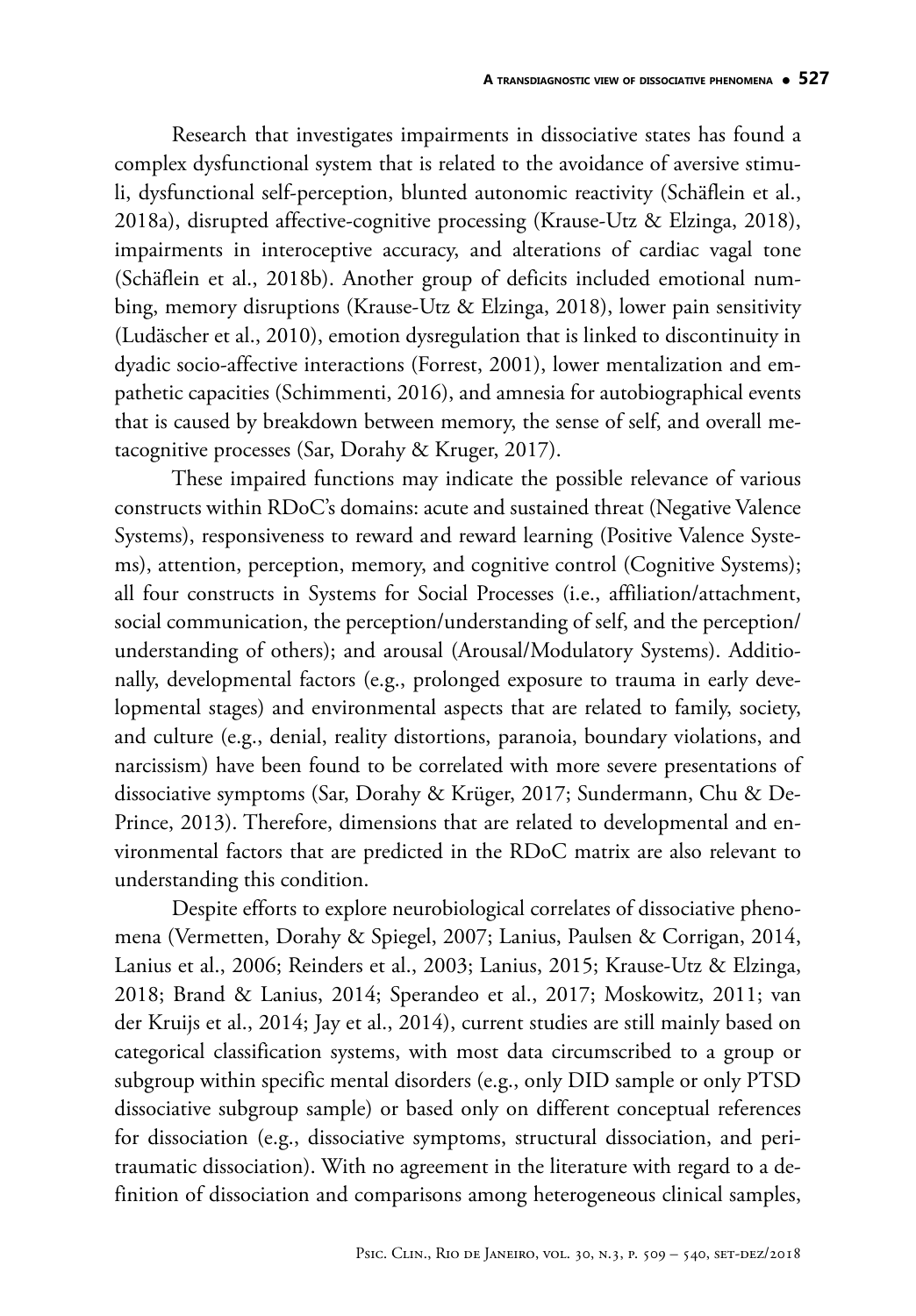it is still not possible to review data on all units of analysis as required by RDoC for a construct/domain proposal.

Therefore, it is important to acknowledge the need for conceptual common ground for future transdiagnostic studies of all of these units of analysis. It would be worthwhile to consider dissociation as a phenomenon that crosses domains and requires the consideration of functional connections between constructs, as other authors have proposed by suggesting new insertions into the RDoC matrix (Fernandez, Jazaieri & Gross, 2016; Gur & Gur, 2016; Schmidt & Vermetten, 2017). In any case, conceptualizing dissociative presentations as part of altered states of consciousness that varies along a continuum (i.e., less or more pathological forms) appears to be a perspective that is more suited to RDoC's continuum approach to constructs, considering their range from normal to abnormal levels.

#### *Novel domains*

A potential issue with inserting dissociation into the RDoC matrix is related to the requirement that the constructs are sufficiently narrow to be analyzed as a circumscribed clinical problem with specific signatures in all units of analysis. The consideration of dissociative phenomena as a unitary construct, in a domain- -extent or, instead, as a result of functional connectivity between systems, will depend on theoretical references that are chosen to describe this condition. In this regard, proposals of additional domains of Social Cognition, Emotion Regulation, and Maintenance of Consciousness to be admitted in the RDoC project (Fernandez, Jazaieri & Gross, 2016; Gur & Gur, 2016; Schmidt & Vermetten, 2017) could add great value to the consideration of aspects related to altered states of consciousness.

The proposal of a Social Cognition domain was based on applied measures in patients with schizophrenia, depression, and bipolar disorder that validated emotion identification deficits across a range of groups. The authors suggested that features of social cognition would be related to complementary dimensions of negative/positive valence, intensity/arousal, and social approach/avoidance (Gur & Gur, 2016).

Similarly, the Emotion Regulation domain was also proposed as a relevant transdiagnostic factor for the onset and maintenance of various forms of psychopathology (Fernandez, Jazaieri & Gross, 2016). Conceptualized as an affective regulatory process that is the functional consequence of interactions between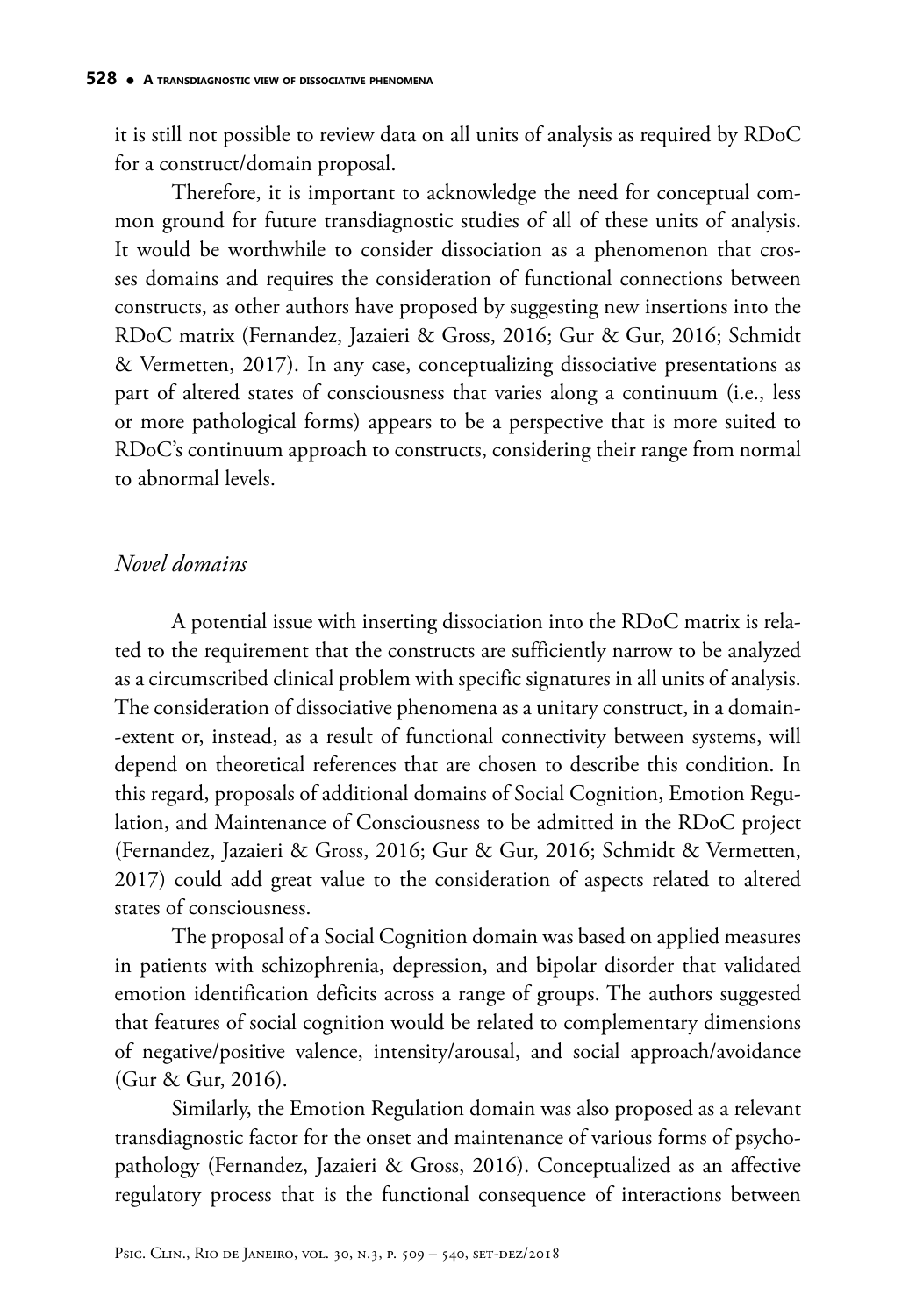constructs in the five existing RDoC domains, the authors described different directions for intrapersonal emotion regulation (more oriented by the Cognitive Systems domain) and interpersonal emotion regulation (more oriented by the Social Processes domain).

Finally, Schmidt and Vermetten (2017) reviewed the translation of central dysfunctions that are found in PTSD patients and discussed their application within the RDoC matrix. They reinforced the need for a domain that is specifically related to emotion regulation (Stress and Emotional Regulation domain), also suggesting the inclusion of a Maintenance of Consciousness domain that comprises dissociative presentations that are detected in the recently formalized PTSD dissociative subgroup. These authors defended the idea that although a change in consciousness could be a result of cognitive processes, it cannot be fully explained solely by considering these processes.

Their shared foundation relies on the notion that a system is more than just the sum of its parts, which has been applied within the concept of integration in consciousness theory (Tononi, 2015) and is in accordance with proposals regarding human brain functionality as a complex network with structural and functional dynamics of high specialization and integration (Sporns, 2011).

Therefore, this perspective asserts the possibility of inserting altered states of consciousness in the RDoC matrix as a potential phenomenon that emerges from connectivity between multiple systems. Particular considerations of each related construct might not be sufficient to reach a full understanding of the processes that are involved in such a complex phenomenon as consciousness. On the other hand, once the system gets impaired, it would be beneficial to more specifically identify affected functions to achieve a more targeted model of intervention (Young & Pigott, 1999).

### **Conclusions**

Defining a common framework to discuss dissociation in the literature is crucial for establishing alternative conceptual models that serve as guidelines for sounder psychiatric and psychological interventions. The transdiagnostic recognition of dissociative presentations, as in the RDoC matrix, requires the further refinement of underlying processes that can help improve the treatment of different conditions, including impairments in systems that are related to consciousness, memory, affect, and identity. Altogether, the present conceptual review suggests the suitability of a theoretical definition that assumes a combination of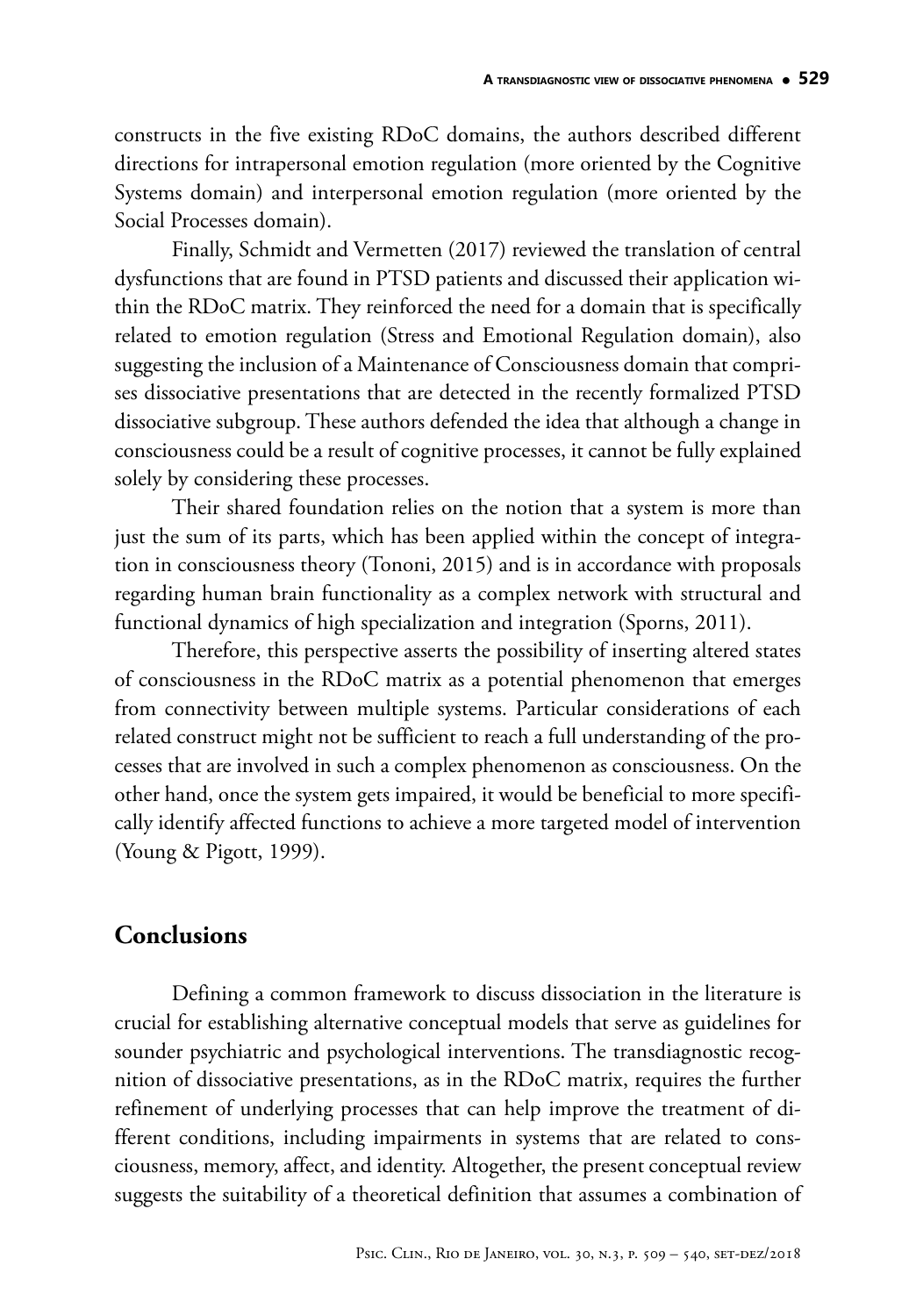four central premises based on the theories discussed herein. Dissociation could be described as (1) a form of altered states of consciousness (Ludwig, 1983), (2) related to dimensions of temporality, narrative, embodiment, affect, and intersubjectivity (Thompson & Zahavi, 2007), (3) with each varying along a continuum of dysfunctionality (Braun, 1988; Frewen & Lanius, 2014), and (4) caused by a failure in the integration of various systems (van der Hart & Boon, 1997).

Future studies should focus on neuroimaging analyses to explore the underlying neurocircuitry that is related to all of these proposed dimensions by considering both healthy participants and individuals with a wide range of clinical diagnoses to define common targets for further investigations of the fundamental processes that are involved in these functions. Moreover, research that addresses possible interactions between systems can inform better translational efforts to achieve a transdiagnostic view of dysfunctional changes in consciousness, going beyond correlational data and investigating causality as well.

The identification of circuitry abnormalities in key systems will advance the development of more consistent explanations that comprise multidisciplinary information to surpass traditional theoretical models of dissociation that rely simply on limited levels of analysis. This could fill a gap in current knowledge toward more accurate transdiagnostic conceptualizations and treatment protocols that are effective in addressing dissociative states across conditions.

# **References**

- Alexander, P. J.; Joseph, S.; Das, A. (1997). Limited utility of ICD-10 and DSM-IV classification of dissociative and conversion disorders in India. *Acta Psychiatrica Scandinavica*, *95*(3), 177-182.
- American Psychiatric Association (1968). *Diagnostic and statistical manual of mental disorders*, 2nd ed. Washington, DC: American Psychiatric Association.
- American Psychiatric Association (1980). *Diagnostic and statistical manual of mental disorders*, 3rd ed. revised. Washington, DC: American Psychiatric Press.
- American Psychiatric Association (1994). *Diagnostic and statistical manual of mental disorders*, 4th ed. Washington, DC: American Psychiatric Association.
- American Psychiatric Association (2013). *Diagnostic and statistical manual of mental disorders*, 5th ed. Washington, DC: American Psychiatric Press.
- Avdibegović, E. (2012). Contemporary concepts of dissociation. *Psychiatria Danubina*, *24*(Suppl. 3), 367-372.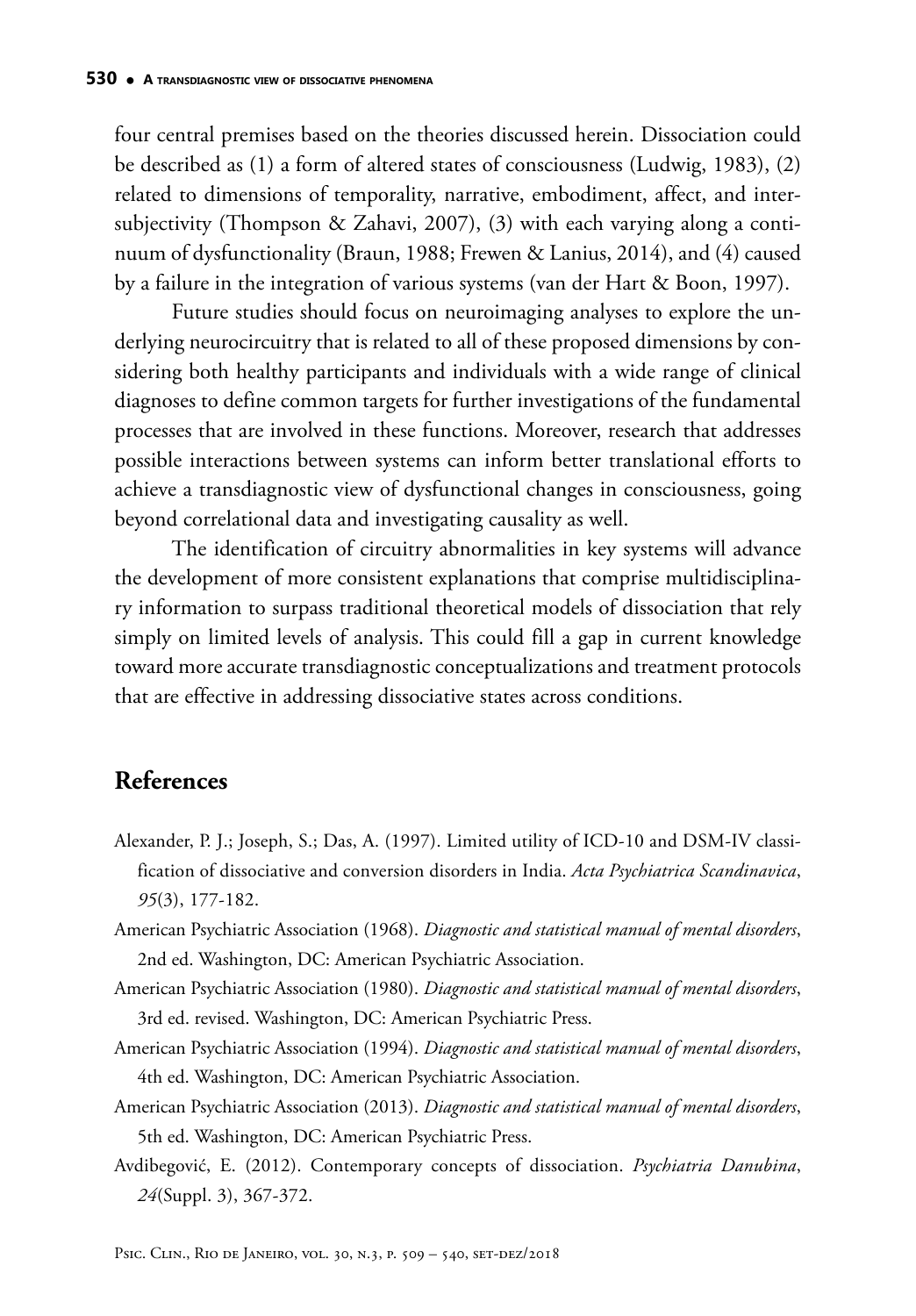- Binet, A. (1890). *On double consciousness: experimental psychological studies*. Chicago: Open Court.
- Boor, M. (1982). The multiple personality epidemic: additional cases and inferences regarding diagnosis, etiology, dynamics, and treatment. *Journal of Nervous and Mental Disease*, *170*(5), 302-304.
- Bourru, H; Burot, P. (1888). *Variations de la personnalité*. Paris: J. B. Baillière et fils.
- Braithwaite, J. J.; David, A. S. (2016). Out of body, out of mind? An examination of out-of- -body experiences and dissociative disorders. *Cognitive Neuropsychiatry*, *21*(5), 373-376.
- Brand, B. L.; Lanius, R. A. (2014). Chronic complex dissociative disorders and borderline personality disorder: disorders of emotion dysregulation?. *Borderline Personality Disorder and Emotion Dysregulation*, *1*, 13.
- Braun, B. G. (1988). The BASK model of dissociation. *Dissociation: Progress in the Dissociative Disorders*, *1*(1), 4-23.
- Bremner, J. D.; Krystal, J. H.; Putnam, F. W.; Southwick, S. M.; Marmar, C.; Charney, D. S.; Mazure, C. M. (1998). Measurement of dissociative states with the Clinician Administered Dissociative States Scale (CADSS). *Journal of Traumatic Stress*, *11*, 125-136.
- Breuer, J.; Freud, S. (1893). On the psychical mechanism of hysterical phenomena. In: Freud, S. *The standard edition of the complete psychological works of Sigmund Freud*, v. II (1893-1895): Studies on hysteria, 1-17.
- Briere, J.; Scott, C.; Weathers, F. (2005). Peritraumatic and persistent dissociation in the presumed etiology of PTSD. *American Journal of Psychiatry*, *162*, 2295-2301.
- Briere, J.; Weathers, F. W.; Runtz, M. (2005). Is dissociation a multidimensional construct? Data from the Multiscale Dissociation Inventory. *Journal of Traumatic Stress*, *18*(3), 221-231.
- Brown, R. J. (2006). Different types of "dissociation" have different psychological mechanisms. *Journal of Trauma and Dissociation*, *7*(4), 7-28.
- Cardeña, E. (1994). The domain of dissociation. In: Lynn, S. J.; Rhue, J. W. (eds.). *Dissociation: clinical and theoretical perspectives*, p. 15-31. New York: Guilford Press.
- Charcot, J. M. (1893). La foi qui guérit. *Archives de Neurologie*, *25*, 72-87.
- Chu, J. A.; Dell, P. F.; Van der Hart, O.; Cardeña, E.; Barach, P. M.; Somer, E.; Loewenstein, R. J.; Brand, B.; Golston, J. C.; Courtois, C. A.; Bowman, E. S.; Classen, C.; Dorahy, M.; Şar, V.; Gelinas, D. J.; Fine, C. G.; Paulsen, S.; Kluft, R. P.; Dalenberg, C. J.; Jacobson-Levy, M.; Nijenhuis, E. R. S.; Boon, S.; Chefetz, R. A.; Middleton, W.; Ross, C. A.; Howell, E.; Goodwin, G.; Coons, P. M.; Frankel, A. S.; Steele, K.; Gold, S. N.; Gast, U.; Young, L. M.; Twombly, J. (2011). Guidelines for treating dissociative identity disorder in adults, third revision. *Journal of Trauma and Dissociation*, *12*, 115-187.
- Cloitre, M.; Courtois, C. A.; Ford, J. D.; Green, B. L.; Alexander, P.; Briere, J.; Herman, J.; Lanius, R.; Pearlman, L. A.; Stolbach, B.; Spinazzola, J.; van der Kolk, B.; van Der Hart, O. (2012). The ISTSS expert consensus treatment guidelines for complex PTSD in adults. https://www.istss.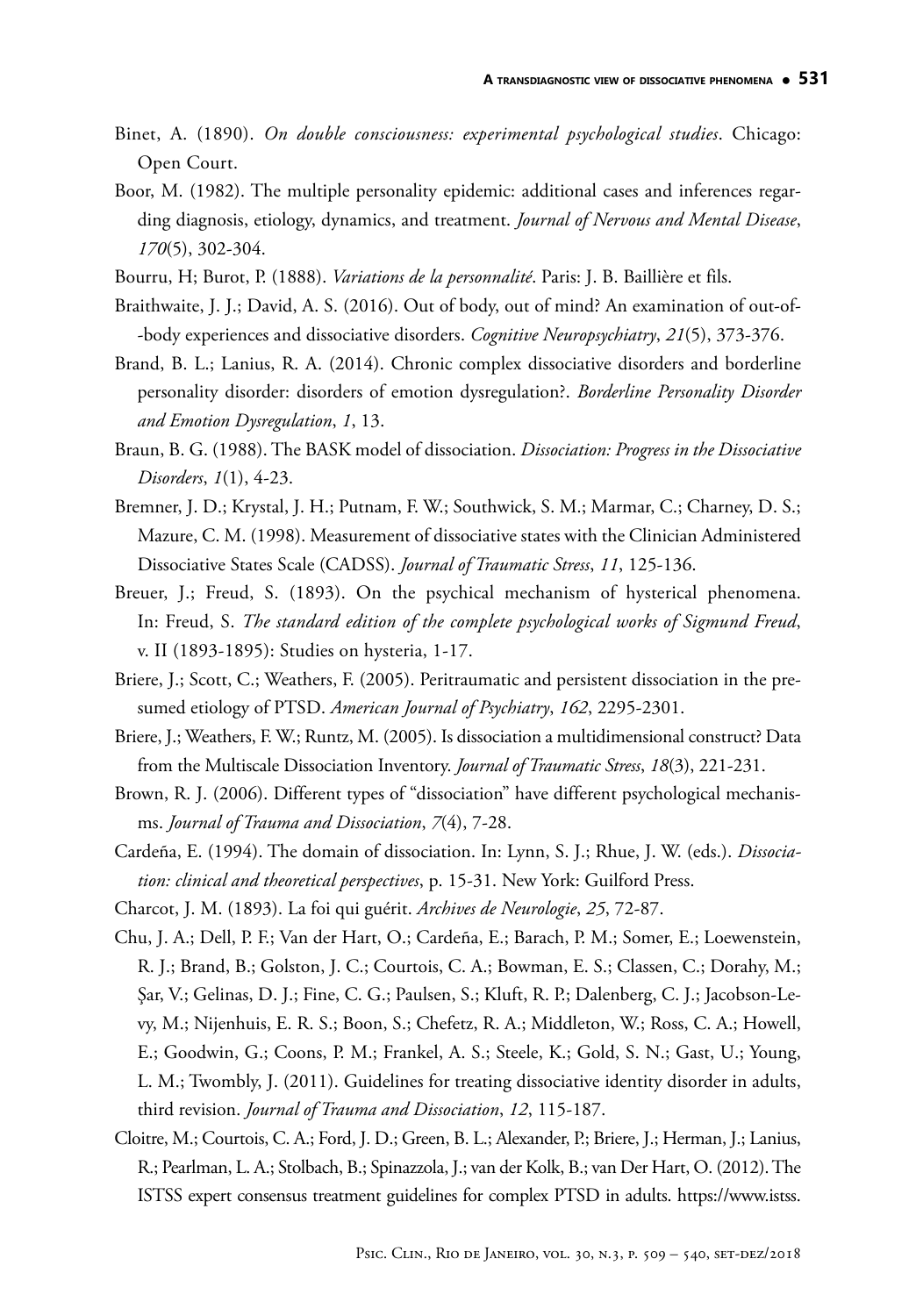org/ISTSS\_Main/media/Documents/ISTSS-Expert-Concesnsus-Guidelines-for-Complex-PTSD-Updated-060315.pdf.

- Crabtree, A. (1993). From Mesmer to Freud: magnetic sleep and the roots of psychological healing. New Haven: Yale University Press.
- d'Andrea, W.; Pole, N.; DePierro, J.; Freed, S.; Wallace, D. B. (2013). Heterogeneity of defensive responses after exposure to trauma: blunted autonomic reactivity in response to startling sounds. *International Journal of Psychophysiology*, *90*(1), 80-89.
- Dalenberg, C. J.; Brand, B. L.; Gleaves, D. H.; Dorahy, M. J.; Loewenstein, R. J.; Frewen, P. A.; Spiegel, D. (2012). Evaluation of the evidence for the trauma and fantasy models of dissociation. *Psychological Bulletin*, *138*(3), 550-588.
- Dalenberg, C.; Loewenstein, R.; Spiegel, D.; Brewin, C.; Lanius, R.; Frankel, S.; Gold, S.; Van der Kolk, B.; Simeon, D.; Vermetten, E.; Butler, L.; Koopman, C.; Courtois, C.; Dell, P.; Nijenhuis, E.; Chu, J.; Sar, V.; Palesh, O.; Cuevas, C.; Paulson, K. (2007). Scientific Study of the Dissociative Disorders. *Psychotherapy and Psychosomatics*, 76:400-401.
- Dalenberg, C. J.; Paulson, K. (2014). The case for the study of "normal" dissociation processes. In: Dell, P. F.; O'Neil, J. A. (eds.). *Dissociation and the dissociative disorders: DSM-V and beyond*, p. 145-154. New York: Routledge.
- Dasse, M. N.; Elkins, G. R.; Weaver, C. A. (2015). Correlates of the multidimensional construct of hypnotizability: paranormal belief, fantasy proneness, magical ideation, and dissociation. *International Journal of Clinical and Experimental Hypnosis*, *63*(3), 274-283.
- Dell, P. F. (2011). An excellent definition of structural dissociation and a dogmatic rejection of all other models. *Journal of Trauma and Dissociation*, *12*(4), 461-464; discussion 469-473.
- Dell, P. F. (2013). Three dimensions of dissociative amnesia. *Journal of Trauma and Dissociation*, *14*(1), 25-39.
- Dell, P. F.; O'Neil, J. A. (eds.). (2009). *Dissociation and the Dissociative Disorders: DSM-V and Beyond*. New York: Routledge.
- Dewe, H.; Watson, D. G.; Braithwaite, J. J. (2016). Uncomfortably numb: new evidence for suppressed emotional reactivity in response to body-threats in those predisposed to sub- -clinical dissociative experiences. *Cognitive Neuropsychiatry*, *21*(5), 377-401.
- Dorahy, M. J.; Corry, M.; Shannon, M.; Webb, K.; McDermott, B.; Ryan, M.; Dyer, K. F. (2013). Complex trauma and intimate relationships: the impact of shame, guilt and dissociation. *Journal of Affective Disorders*, *147*, 72-79.
- Eisen, M. L.; Lynn, S. J. (2001). Dissociation, memory and suggestibility in adults and children. *Applied Cognitive Psychology*, *15*, S49-S73.
- Fernandez, K. C.; Jazaieri, H.; Gross, J. J. (2016). Emotion regulation: a transdiagnostic perspective on a new RDoC domain. *Cognitive Therapy and Research*, *40*(3), 426-440.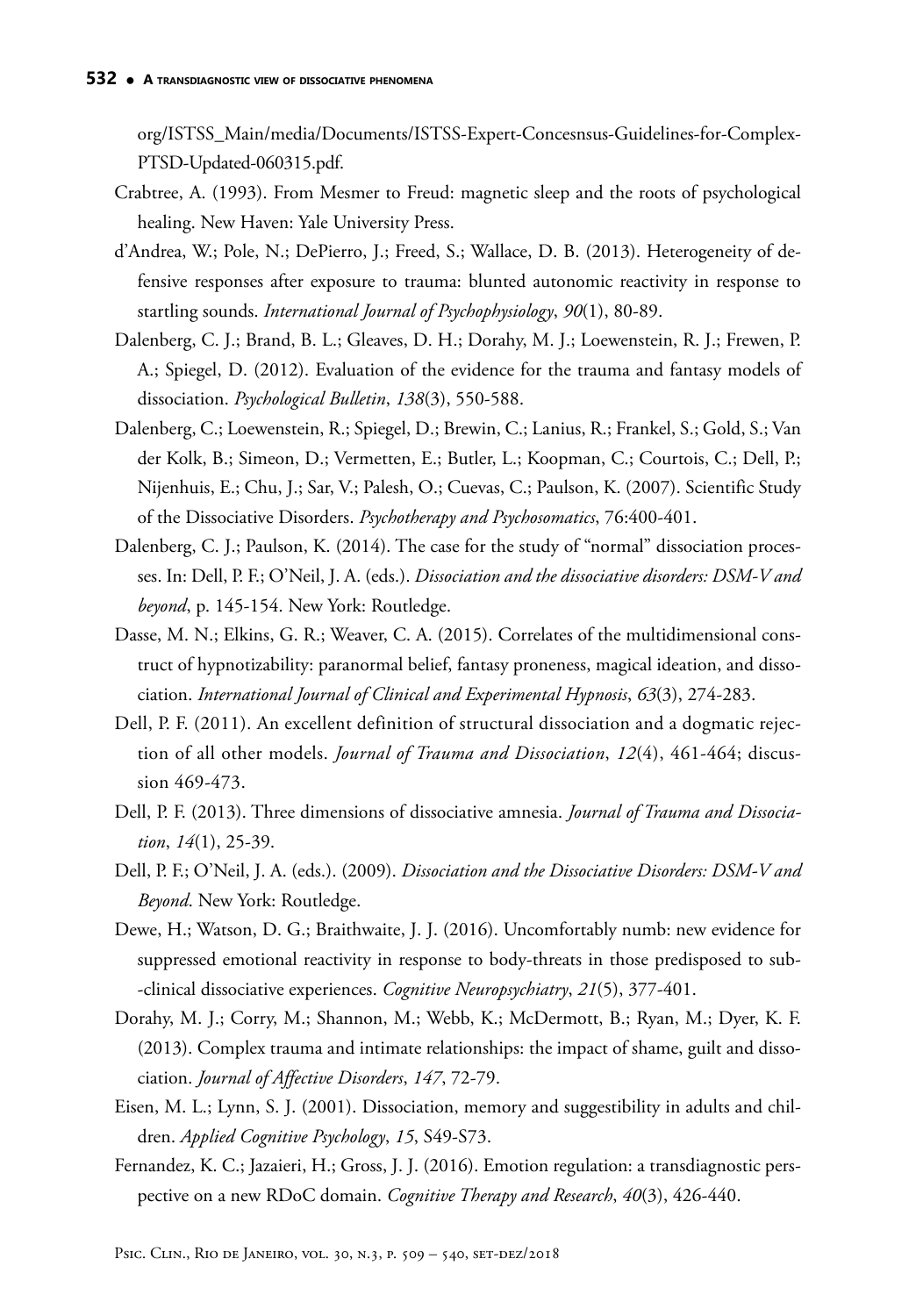- Foa, E. B.; Keane, T. M.; Friedman, M. J.; Cohen, J. A. (2009). Effective treatments for PTSD: practice guidelines from the International Society for Traumatic Stress Studies, 2nd ed. New York: Guilford Press.
- Foa, E. B.; Steketee, G.; Rothbaum, B. O. (1989). Behavioral/cognitive conceptualizations of post-traumatic stress disorder. *Behavior Therapy*, *20*, 155-176.
- Foote, B.; Smolin, Y.; Kaplan, M.; Legatt, M. E.; Lipschitz, D. (2006). Prevalence of dissociative disorders in psychiatric outpatients. *American Journal of Psychiatry*, *163*(4), 623-629.
- Ford, J. D.; Courtois, C. A. (2009). Defining and understanding complex trauma and complex traumatic stress disorders. In: Courtois, C. A.; Ford, J. D. (eds.). *Treating complex traumatic stress disorders: an evidence-based guide*, p. 13-30. New York: Guilford Press.
- Ford, J. D.; Courtois, C. A. (2014). Complex PTSD, affect dysregulation, and borderline personality disorder. *Borderline Personality Disorder and Emotion Dysregulation*, *1*, 9.
- Forrest, K. A. (2001). Toward an etiology of dissociative identity disorder: a neurodevelopmental approach. *Consciousness and Cognition*, *10*(3), 259-293.
- Freud, S. (1896). *The aetiology of hysteria*. 3:191-221.
- Frewen, P. A.; Lanius, R. A. (2014). Trauma-related altered states of consciousness: exploring the 4-D model. *Journal of Trauma and Dissociation*, *15*(4), 436-456.
- Frías, Á.; Palma, C. (2015). Comorbidity between post-traumatic stress disorder and borderline personality disorder: a review. *Psychopathology*, *48*, 1-10.
- Galatzer-Levy, I. R.; Bryant, R. A. (2013). 636,120 Ways to have posttraumatic stress disorder. *Perspectives on Psychological Science*, *8*(6), 651-662.
- Giourou, E.; Skokou, M.; Andrew, S. P.; Alexopoulou, K.; Gourzis, P.; Jelastopulu, E. (2018). Complex posttraumatic stress disorder: the need to consolidate a distinct clinical syndrome or to reevaluate features of psychiatric disorders following interpersonal trauma?. *World Journal of Psychiatry*, *8*(1), 12-19.
- Gross-Jean (1855). *Seconde lettre de GrosJean à son évêque au sujet des tables parlantes, des possessions, des Sybilles, du magnétisme et autres diabléries*. Paris: Ledoyen.
- Gur, R. C.; Gur, R. E. (2016). Social cognition as an RDoC domain. *American Journal of Medical Genetics Part B: Neuropsychiatric Genetics*, *171B*, 132-141.
- Hariri, A. G.; Gulec, M. Y.; Orengul, F. F.; Sumbul, E. A.; Elbay, R. Y.; Gulec, H. (2015). Dissociation in bipolar disorder: relationships between clinical variables and childhood trauma. *Journal of Affective Disorders*, *184*, 104-110.
- Harvey, A. G.; Bryant, R. A. (1999). Dissociative symptoms in acute stress disorder. *Journal of Traumatic Stress*, *12*(4), 673-680.
- Helmes, E.; Brown, J. M.; Elliott, L. (2015). A case of dissociative fugue and general amnesia with an 11-year follow-up. *Journal of Trauma and Dissociation*, *16*(1), 100-113.
- Herman, J. L. (1992). Complex PTSD: a syndrome in survivors of prolonged and repeated trauma. *Journal of Traumatic Stress*, *5*(3), 377-391.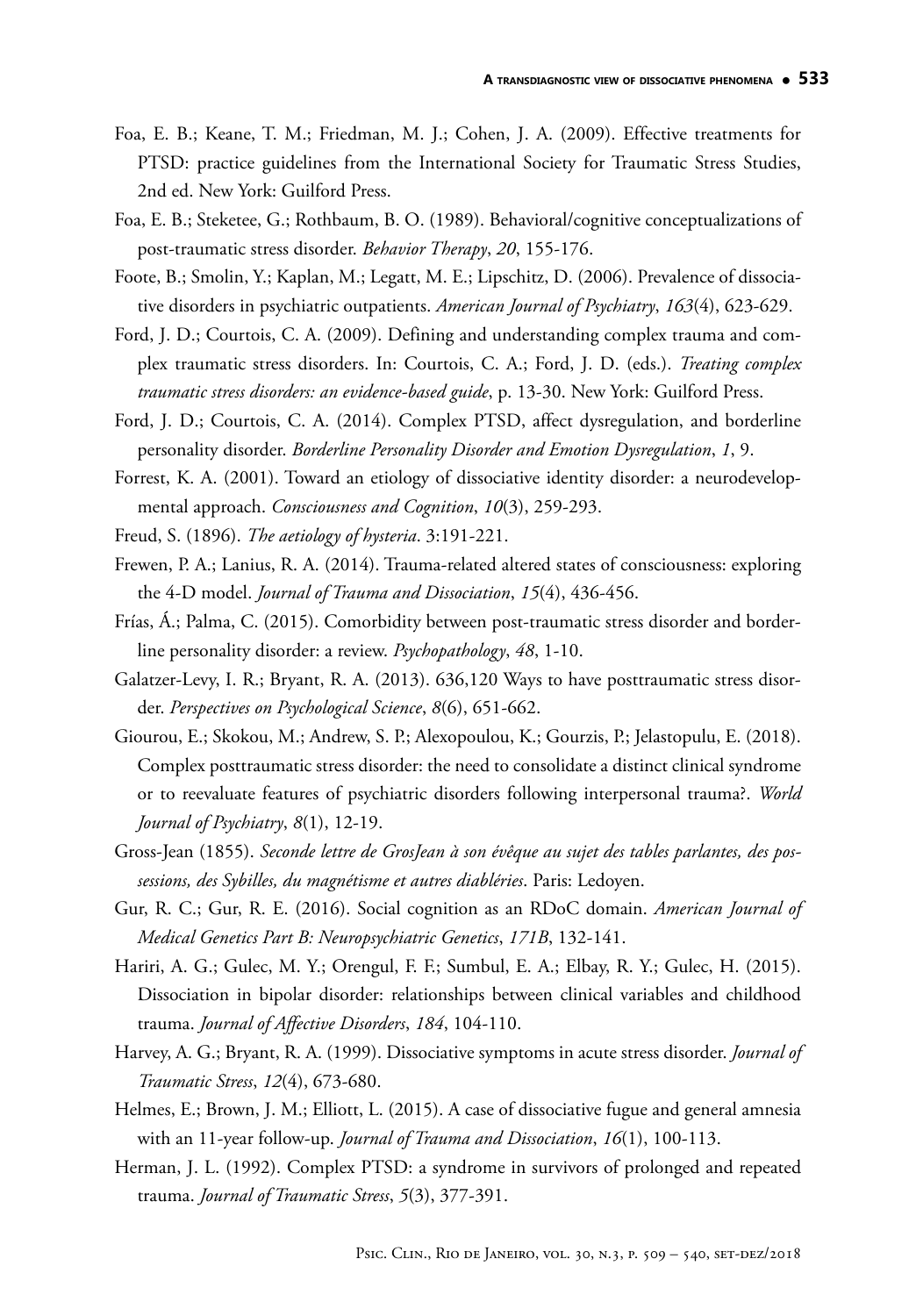- Hock, M.; Krohne, H. W. (2004). Coping with threat and memory for ambiguous information: testing the repressive discontinuity hypothesis. *Emotion*, *4*, 65-86.
- Holmes, E. A.; Brown, R. J.; Mansell, W.; Fearon, R. P.; Hunter, E. C.; Frasquilho, F.; Oakley, D. A. (2005). Are there two qualitatively distinct forms of dissociation? A review and some clinical implications. *Clinical Psychology Review*, *25*, 1-23.
- Hyman, S. E. (2010). The diagnosis of mental disorders: the problem of reification. *Annual Review of Clinical Psychology*, *6*, 155-179.
- Jacobs, J. R.; Bovasso, G. B. (1992). Toward the clarification of the construct of depersonalization and its association with affective and cognitive dysfunctions. *Journal of Personality Assessment*, *59*(2), 352-365.
- Jay, E. L.; Sierra, M.; Van den Eynde, F.; Rothwell, J. C.; David, A. S. (2014). Testing a neurobiological model of depersonalization disorder using repetitive transcranial magnetic stimulation. *Brain Stimulation*, *7*(2), 252-259.
- Kienle, J.; Rockstroh, B.; Bohus, M.; Fiess, J.; Huffziger, S.; Steffen-Klatt, A. (2017). Somatoform dissociation and posttraumatic stress syndrome: two sides of the same medal? A comparison of symptom profiles, trauma history and altered affect regulation between patients with functional neurological symptoms and patients with PTSD. *BMC Psychiatry*, *17*, 248.
- Knefel, M.; Tran, U. S.; Lueger-Schuster, B. (2016). The association of posttraumatic stress disorder, complex posttraumatic stress disorder, and borderline personality disorder from a network analytical perspective. *Journal of Anxiety Disorders*, *43*, 70-78.
- Kose, S.; Cetin, M. (2017). The Research Domain Criteria framework: transitioning from dimensional systems to integrating neuroscience and psychopathology. *Psychiatry and Clinical Psychopharmacology*, *27*, 1-5.
- Kozak, M. J.; Cuthbert, B. N. (2016). The NIMH Research Domain Criteria Initiative: background, issues, and pragmatics. *Psychophysiology*, *53*(3), 286-297.
- Krause-Utz, A.; Elzinga, B. (2018). Current understanding of the neural mechanisms of dissociation in borderline personality disorder. *Current Behavioral Neuroscience Reports*, *5*(1), 113-123.
- Krueger, R. F.; Markon, K. E. (2014). The role of the DSM-5 personality trait model in moving toward a quantitative and empirically based approach to classifying personality and psychopathology. *Annual Review of Clinical Psychology*, *10*, 477-501.
- Lanius, R. A. (2015). Trauma-related dissociation and altered states of consciousness: a call for clinical, treatment, and neuroscience research. *European Journal of Psychotraumatology*, *6*, 27905.
- Lanius, R. A.; Bluhm, R.; Lanius, U.; Pain, C. (2006). A review of neuroimaging studies in PTSD: heterogeneity of response to symptom provocation. *Journal of Psychiatric Research*, *40*, 709-729.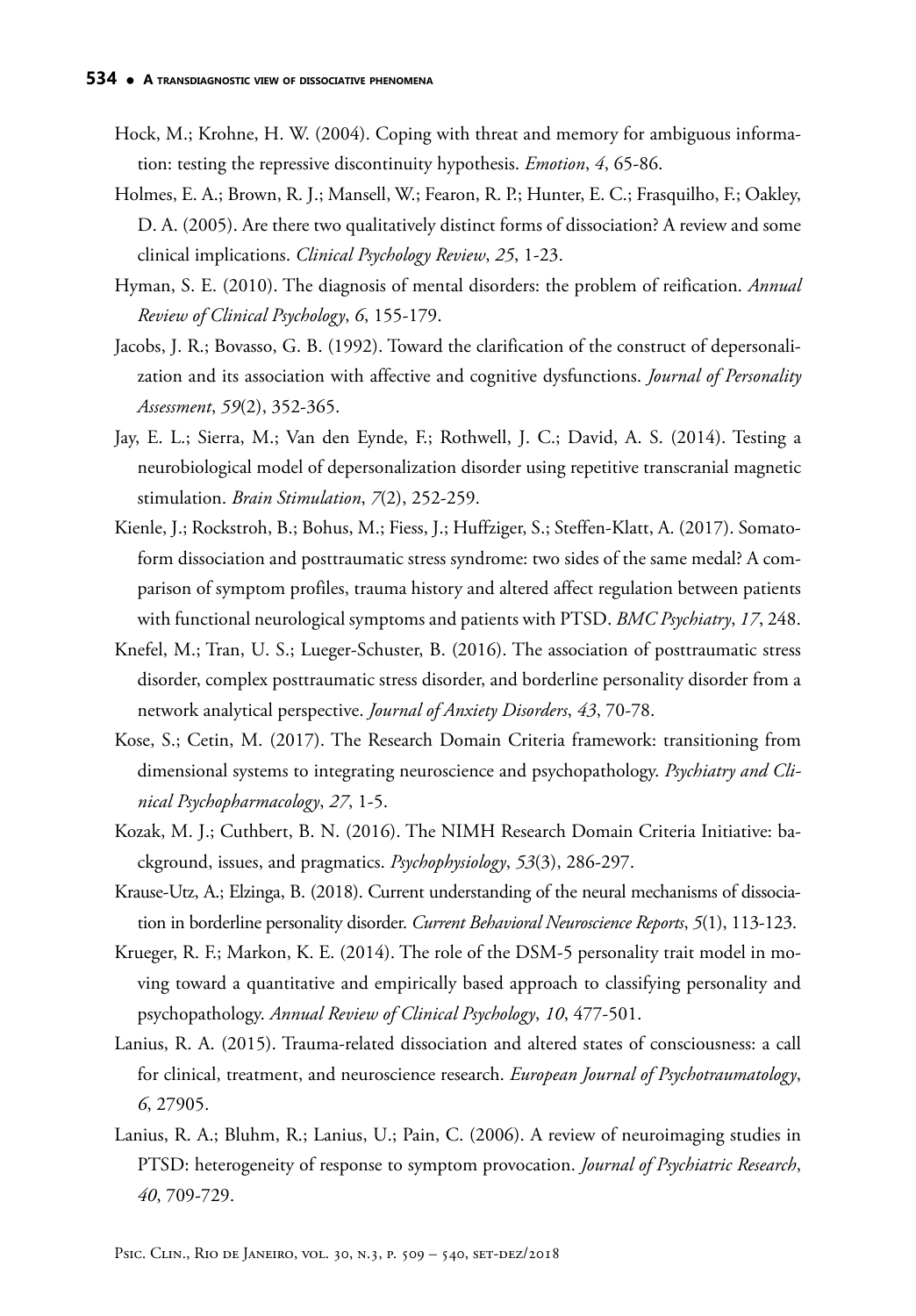- Lanius, R. A.; Brand, B.; Vermetten, E.; Frewen, P. A.; Spiegel, D. (2012). The dissociative subtype of posttraumatic stress disorder: rationale, clinical and neurobiological evidence, and implications. *Depression and Anxiety*, *29*(8), 701-708.
- Lanius, R. A.; Williamson, P. C.; Boksman, K.; Densmore, M.; Gupta, M.; Neufeld, R. W.; Gati, J. S.; Menon R. S. (2002). Brain activation during script-driven imagery induced dissociative responses in PTSD: a functional magnetic resonance imaging investigation. *Biological Psychiatry*, *52*(4), 305-311.
- Lanius, U. F.; Paulsen, S. L.; Corrigan, F. M. (2014). Neurobiology and treatment of traumatic dissociation: toward an embodied self. New York: Springer.
- Lawton G.; Baker, G. A.; Brown, R. J. (2008). Comparison of two types of dissociation in epileptic and nonepileptic seizures. *Epilepsy and Behavior*, *13*(2), 333-336.
- LeDoux, J. E. (2015). Anxious: using the brain to understand and treat fear and anxiety. New York: Viking.
- Levin, R.; Sirof, B.; Simeon, D.; Guralnick, O. (2004). Role of fantasy proneness, imaginative involvement, and psychological absorption in depersonalization disorder. *Journal of Nervous and Mental Disease*, *192*(1), 69-71.
- Lovern, J. (2012). Posthypnotic state changes and flashbacks: analogous processes?. *Journal of Trauma Dissociation*, *13*(5), 568-581.
- Ludäscher, P.; Valerius, G.; Stiglmayr, C.; Mauchnik, J.; Lanius, R. A.; Bohus, M.; Schmahl, C. (2010). Pain sensitivity and neural processing during dissociative states in patients with borderline personality disorder with and without comorbid posttraumatic stress disorder: a pilot study. *Journal of Psychiatry and Neuroscience*, *35*(3), 177-184.
- Ludwig, A. M. (1966). Altered states of consciousness. *Archives of General Psychiatry*, *15*, 225-234.
- Ludwig, A. M. (1983). The psychobiological functions of dissociation. *American Journal of Clinical Hypnosis*, *26*(2), 93-99.
- Lynn, S. J.; Rhue, J. W. (1994). *Dissociation: clinical and theoretical perspectives*. New York: Guilford Press.
- Lyssenko, L.; Schmahl, C.; Bockhacker, L.; Vonderlin, R.; Bohus, M.; Kleindienst, N. (2018). Dissociation in psychiatric disorders: a meta-analysis of studies using the Dissociative Experiences Scale. *American Journal of Psychiatry*, *175*(1), 37-46.
- Maj, M. (2005). Psychiatric comorbidity: an artefact of current diagnostic systems?. *British Journal of Psychiatry*, *186*, 182-184.
- Marmar, C. R.; Weiss, D. S.; Metzler, T. J. (1997). The Peritraumatic Dissociative Experiences Questionnaire. In: Wilson, J. P.; Keane, T. M. (eds.). *Assessing psychological trauma and PTSD*, p. 412-428. New York: Guilford Press.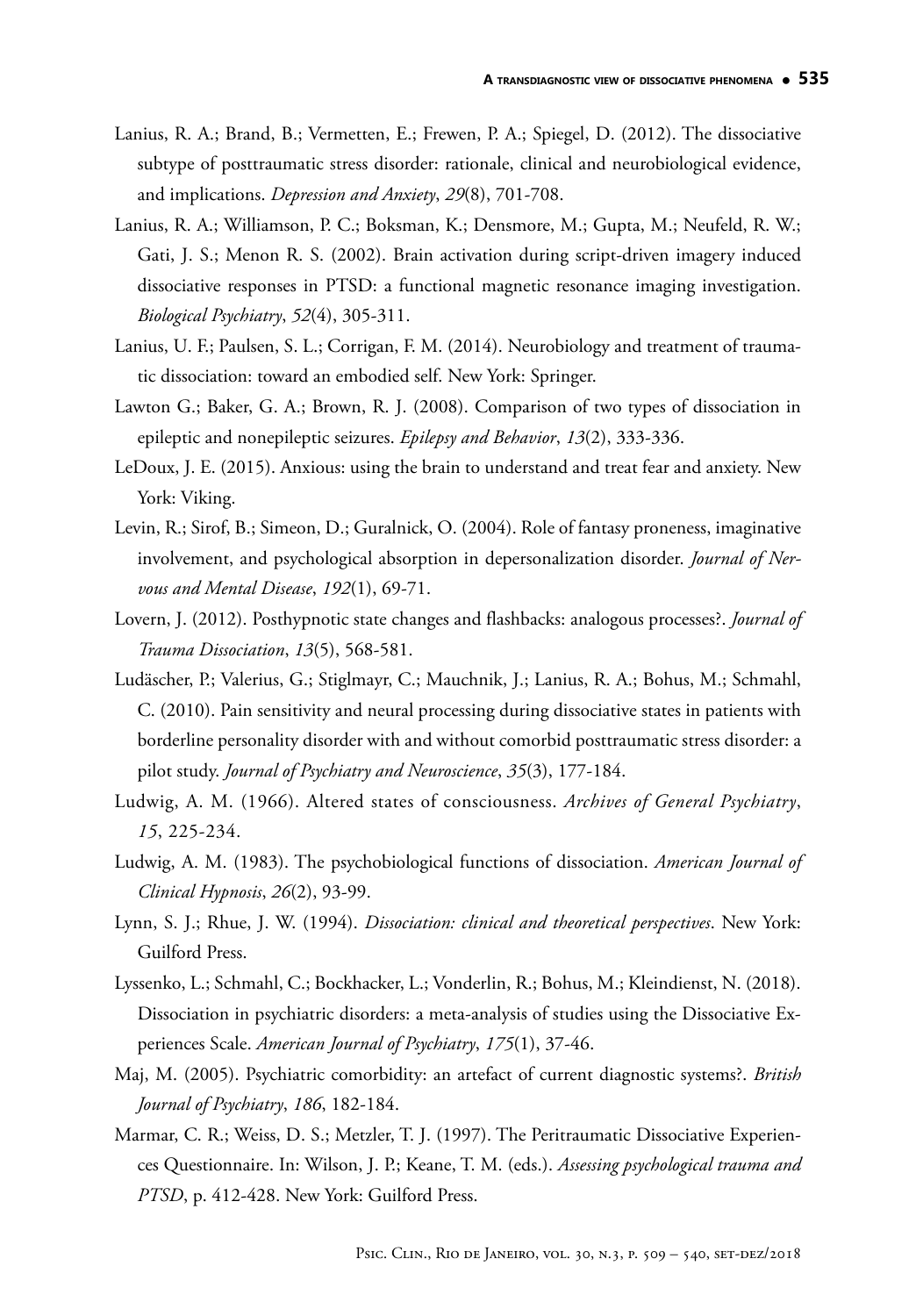- McNally, R. J.; Robinaugh, D. J.; Wu, G. W. Y.; Wang, L.; Deserno, M.; Borsboom, D. (2015). Mental disorders as causal systems: a network approach to posttraumatic stress disorder. *Clinical Psychological Science*, *3*, 836-849.
- Miller, M. E.; Bowers, K. S. (1993). Hypnotic analgesia: dissociated experience or dissociated control?. *Journal of Abnormal Psychology*, *102*(1), 29-38.
- Moghaddas, A.; Dianatkhah, M.; Ghaffari, S.; Ghaeli, P. (2017). The potential role of naltrexone in borderline personality disorder. *Iranian Journal of Psychiatry*, *12*(2), 142-146.
- Moskowitz, A. (2011). Schizophrenia, trauma, dissociation, and scientific revolutions. *Journal of Trauma and Dissociation*, *12*(4), 347-357.
- Mueller-Pfeiffer, C.; Moergeli, H.; Schumacher, S.; Martin-Soelch, C.; Wirtz, G.; Fuhrhans, C.; Hindermann, E.; Rufer, M. (2013). Characteristics of child maltreatment and their relation to dissociation, posttraumatic stress symptoms, and depression in adult psychiatric patients. *Journal of Nervous and Mental Disease*, *201*, 471-477.
- Murray, J.; Ehlers, A.; Mayou, R. A. (2002). Dissociation and post-traumatic stress disorder: two prospective studies of road traffic accident survivors. *British Journal of Psychiatry*, *180*(4), 363-368.
- Myers, C. S. (1940). *Shell shock in France 1914-18*. Cambridge: Cambridge University Press.
- Myers, F. W. H. (1893). The subliminal consciousness: Chapter 6. The mechanism of hysteria. *Proceedings of the Society for Psychical Research*, *9*, 3-25.
- Nijenhuis, E. R.; Vanderlinden, J.; Spinhoven, P. (1998). Animal defensive reactions as a model for trauma-induced dissociative reactions. *Journal of Traumatic Stress*, *11*(2), 243-260.
- Pai, A.; Suris, A. M.; North, C. S. (2017). Posttraumatic stress disorder in the DSM-5: controversy, change, and conceptual considerations. *Behavioral Sciences*, *7*(1), E7.
- Peres, J. F.; Moreira-Almeida, A.; Caixeta, L.; Leao, F.; Newberg, A. (2012). Neuroimaging during trance state: a contribution to the study of dissociation. *PLoS One*, *7*(11), e49360.
- Pick, S.; Mellers, J. D.; Goldstein, L. H. (2017). Dissociation in patients with dissociative seizures: relationships with trauma and seizure symptoms. *Psychological Medicine*, *47*(7), 1215-1229.
- Porges, S. W. (2011). The polyvagal theory: neurophysiological foundations of emotions, attachment, communication, and self-regulation. New York: WW Norton.
- Powers, M. B.; Halpern, J. M.; Ferenschak, M. P.; Gillihan, S. J.; Foa, E. B. (2010). A meta- -analytic review of prolonged exposure for posttraumatic stress disorder. *Clinical Psychology Review*, *30*, 635-641.
- Putnam, F. W. (1985). Dissociation as a response to extreme trauma. In: Kluft, R. P. (ed.). *Childhood antecedents to multiple personality*, p. 66-97. Washington, DC: American Psychiatric Press.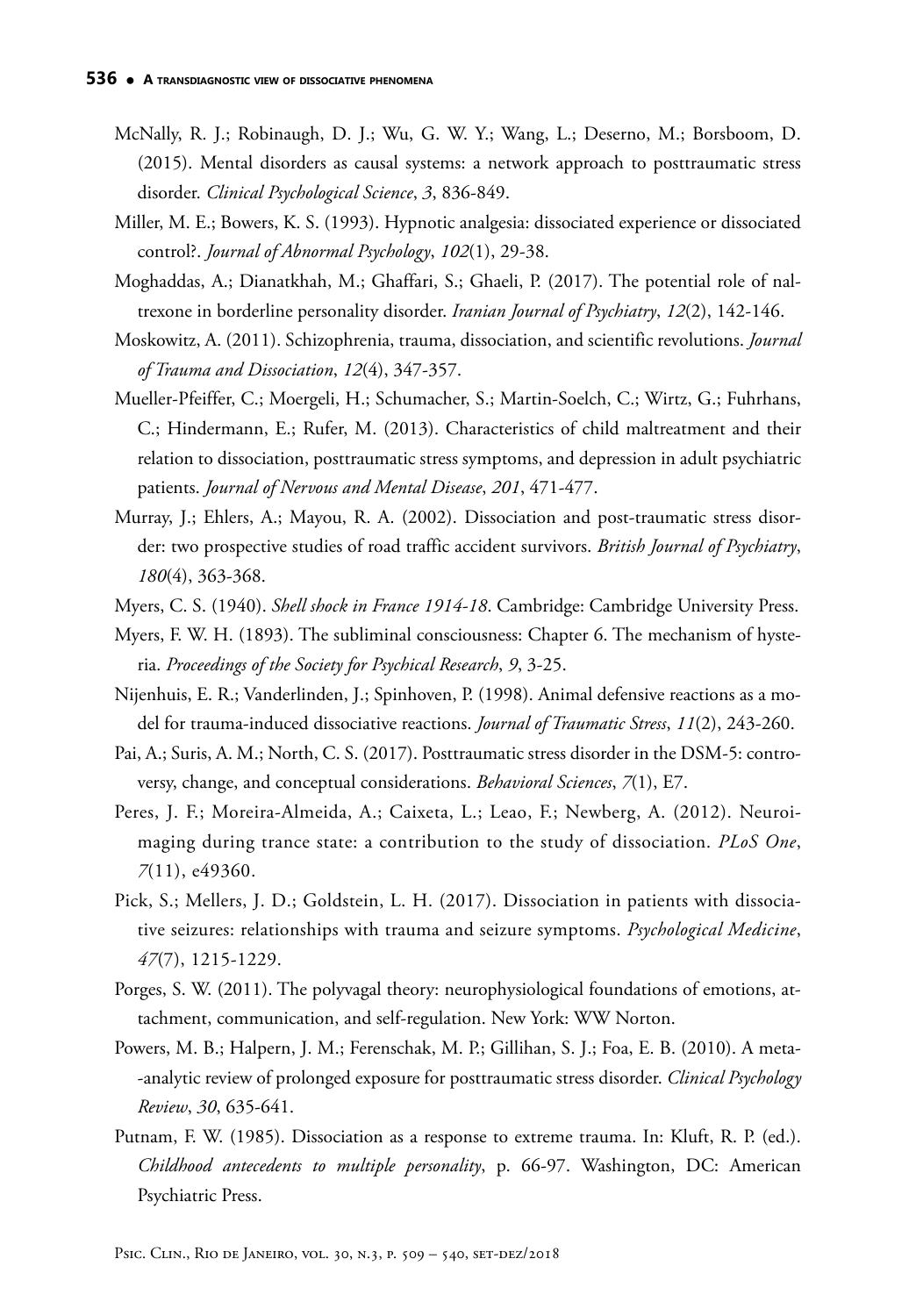- Putnam, F. W.; Carlson, E. B.; Ross, C. A.; Anderson, G.; Clark, P.; Torem, M.; Bowman, E. S.; Coons, P.; Chu, J. A.; Dill, D. L.; Loewenstein, R. J.; Braun, B. G. (1996). Patterns of dissociation in clinical and nonclinical samples. *Journal of Nervous and Mental Disease*, *184*, 673-679.
- Rauch, S. A.; Eftekhari, A.; Ruzek, J. I. (2012). Review of exposure therapy: a gold standard for PTSD treatment. *Journal of Rehabilitation Research and Development*, *49*(5), 679-687.
- Regier, D. A.; Kuhl, E. A.; Kupfer, D. J. (2013). The DSM-5: classification and criteria changes. *World Psychiatry*, *12*, 92-98.
- Reinders, A. A. T. S.; Nijenhuis, E. R. S.; Paans, A. M. J.; Korf, J.; Willemsen, A. T. M.; den Boer, J. A. (2003). One brain, two selves. *NeuroImage*, *20*(4), 2119-2125.
- Richet, C. (1884). *L'homme et l'intelligence: fragments de physiologie et de psychologie*. Paris: Alcan.
- Sanders, S. (1986). The Perceptual Alteration Scale: a scale measuring dissociation. *American Journal of Clinical Hypnosis*, *29*(2), 95-102.
- Sar, V. (2014). The many faces of dissociation: opportunities for innovative research in psychiatry. *Clinical Psychopharmacology and Neuroscience*, *12*(3), 171-179.
- Sar, V.; Ross, C. (2006). Dissociative disorders as a confounding factor in psychiatric research. *Psychiatric Clinics of North America*, *29*(1), 129-144.
- Sar, V.; Ross, C. A. (2014). A research agenda for the dissociative disorder field. In: Dell, P. F.; O'Neil, J. A. (eds.). *Dissociation and the dissociative disorders: DSM-V and beyond*, p. 693- 708. New York: Routledge.
- Sar, V.; Dorahy, M. J.; Krüger, C. (2017). Revisiting the etiological aspects of dissociative identity disorder: a biopsychosocial perspective. *Psychology Research and Behavior Management*, *10*, 137-146.
- Sar, V. M.; Alioğlu, F. M.; Akyuz, G. M.; Tayakısı, E.; Öğülmüş, E. F.; Sönmez, D. (2017). Awareness of identity alteration and diagnostic preference between borderline personality disorder and dissociative disorders. *Journal of Trauma Dissociation*, *18*(5), 693-709.
- Schäflein, E.; Sattel, H.; Schmidt, U.; Sack, M. (2018a). The enemy in the mirror: self- -perception-induced stress results in dissociation of psychological and physiological responses in patients with dissociative disorder. *European Journal of Psychotraumatology*, *9*(Suppl. 3), 1472991.
- Schäflein, E.; Sattel, H. C.; Pollatos, O.; Sack, M. (2018b). Disconnected: impaired interoceptive accuracy and its association with self-perception and cardiac vagal tone in patients with dissociative disorder. *Frontiers in Psychology*, *9*, 897.
- Scheiderer, E. M.; Wood, P. K.; Trull, T. J. (2015). The comorbidity of borderline personality disorder and posttraumatic stress disorder: revisiting the prevalence and associations in a general population sample. *Borderline Personality Disorder and Emotion Dysregulation*, *2*, 11.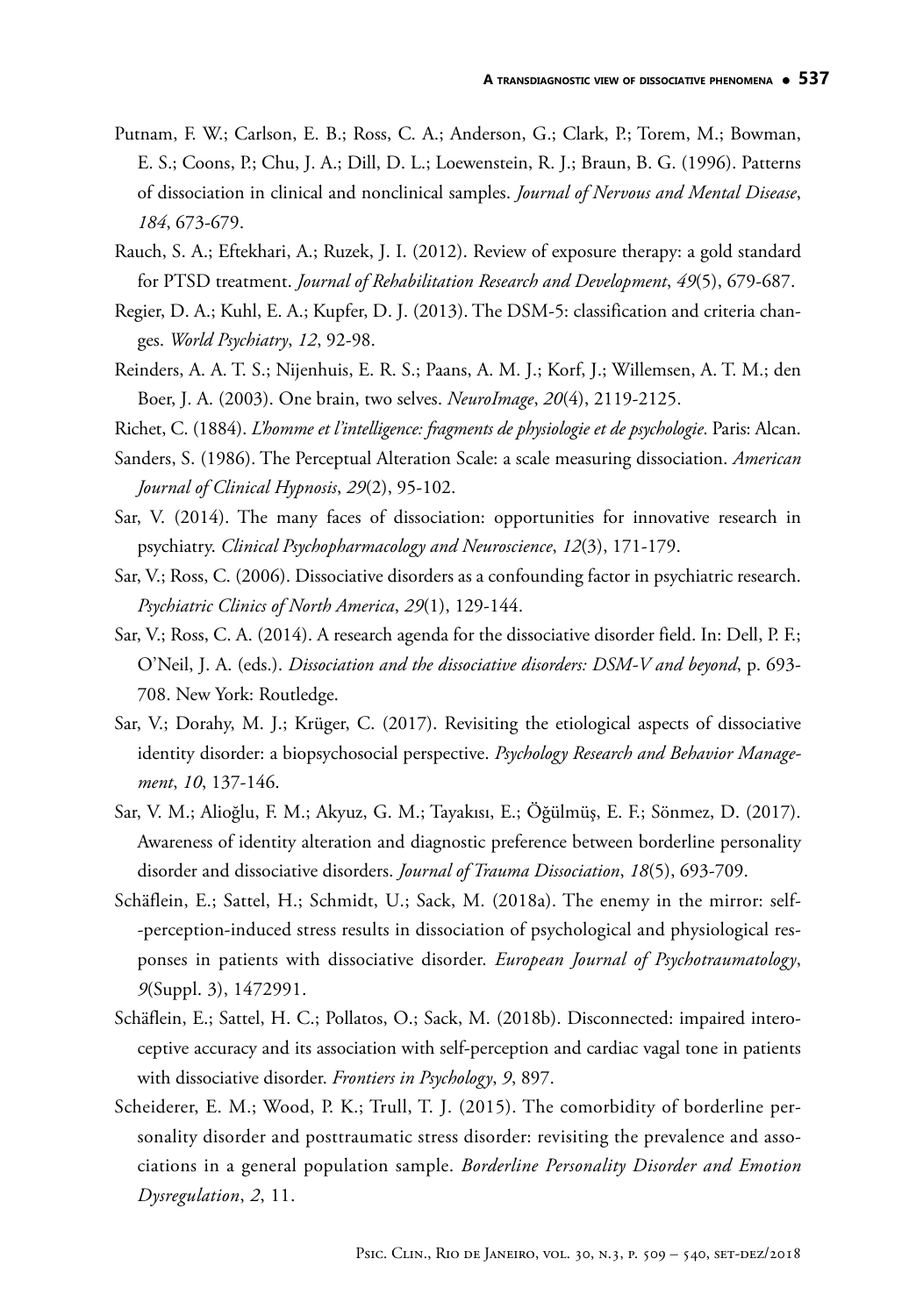- Schimmenti, A. (2016). Dissociative experiences and dissociative minds: exploring a nomological network of dissociative functioning. *Journal of Trauma and Dissociation*, *17*, 338-361.
- Schmidt, U.; Vermetten, E. (2017). Integrating NIMH research domain criteria (RDoC) into PTSD research. *Current Topics in Behavioral Neuroscience*, *38*, 69-91.
- Sierra, M.; David, A. S. (2011). Depersonalization: a selective impairment of self-awareness. *Consciousness and Cognition*, *20*(1), 99-108.
- Simeon, D.; Smith, R. J.; Knutelska, M.; Smith, L. M. (2008). Somatoform dissociation in depersonalization disorder. *Journal of Trauma and Dissociation*, *9*(3), 335-348.
- Soffer-Dudek, Nirit; Lassri, D.; Soffer-Dudek, Nir; Shahar, G. (2015). Dissociative absorption: an empirically unique, clinically relevant, dissociative factor. *Consciousness and Cognition*, *36*, 338-351.
- Sperandeo, R.; Monda, V.; Messina, G.; Carotenuto, M.; Maldonato, N. M.; Moretto, E.; Leone, E.; De Luca, V.; Monda, M.; Messina, A. (2017). Brain functional integration: an epidemiologic study on stress-producing dissociative phenomena. *Neuropsychiatric Disease and Treatment*, *14*, 11-19.
- Spiegel, D. (2006). Recognizing traumatic dissociation. *American Journal of Psychiatry*, *163*(4), 566-568.
- Spiegel, D.; Cardeña, E. (1991). Disintegrated experience: the dissociative disorders revisited. *Journal of Abnormal Psychology*, *100*(3), 366-378.
- Spiegel, D.; Koopman, C.; Classen, C. (1994). Acute stress disorder and dissociation. *Australian Journal of Clinical and Experimental Hypnosis*, *22*(1), 11-23.
- Spiegel, D.; Lewis-Fernández, R.; Lanius, R.; Vermetten, E.; Simeon, D.; Friedman, M. (2013). Dissociative disorders in DSM-5. *Annual Review of Clinical Psychology*, *9*, 299-326.
- Spiegel, D.; Loewenstein, R. J.; Lewis-Fernandez, R.; Sar, V.; Simeon, D.; Vermetten, E.; Cardeña, E.; Brown, R. J.; Dell, P. F. (2011). Dissociative disorders in DSM-5. *Depression and Anxiety*, *28*(12), E17-E45.
- Spiegel, H. (1963). The dissociation-association continuum. *Journal of Nervous and Mental Disease*, *136*(4), 374-378.
- Spitzer, C.; Spelsberg, B.; Grabe, H. J.; Mundt, B.; Freyberger, H. J. (1999). Dissociative experiences and psychopathology in conversion disorders. *Journal of Psychosomatic Research*, *46*(3), 291-294.
- Sporns, O. (2011). The human connectome: a complex network. *Annals of the New York Academy of Sciences*, *1224*, 109-125.
- Stein, D. J.; Koenen, K. C.; Friedman, M. J.; Hill, E.; McLaughlin, K. A.; Petukhova, M.; Ruscio, A. M.; Shahly, V.; Spiegel, D.; Borges, G.; Bunting, B.; Caldas-de-Almeida, J. M.; de Girolamo, G.; Demyttenaere, K.; Florescu, S.; Haro, J. M.; Karam, E. G.; Kovess-Masfety, V.; Lee S.; Matschinger, H.; Mladenova, M.; Posada-Villa, J.; Tachimori, H.; Viana, M. C.; Kessler, R. C. (2013). Dissociation in posttraumatic stress disorder: evidence from the World Mental Health Surveys. *Biological Psychiatry*, *73*, 302-312.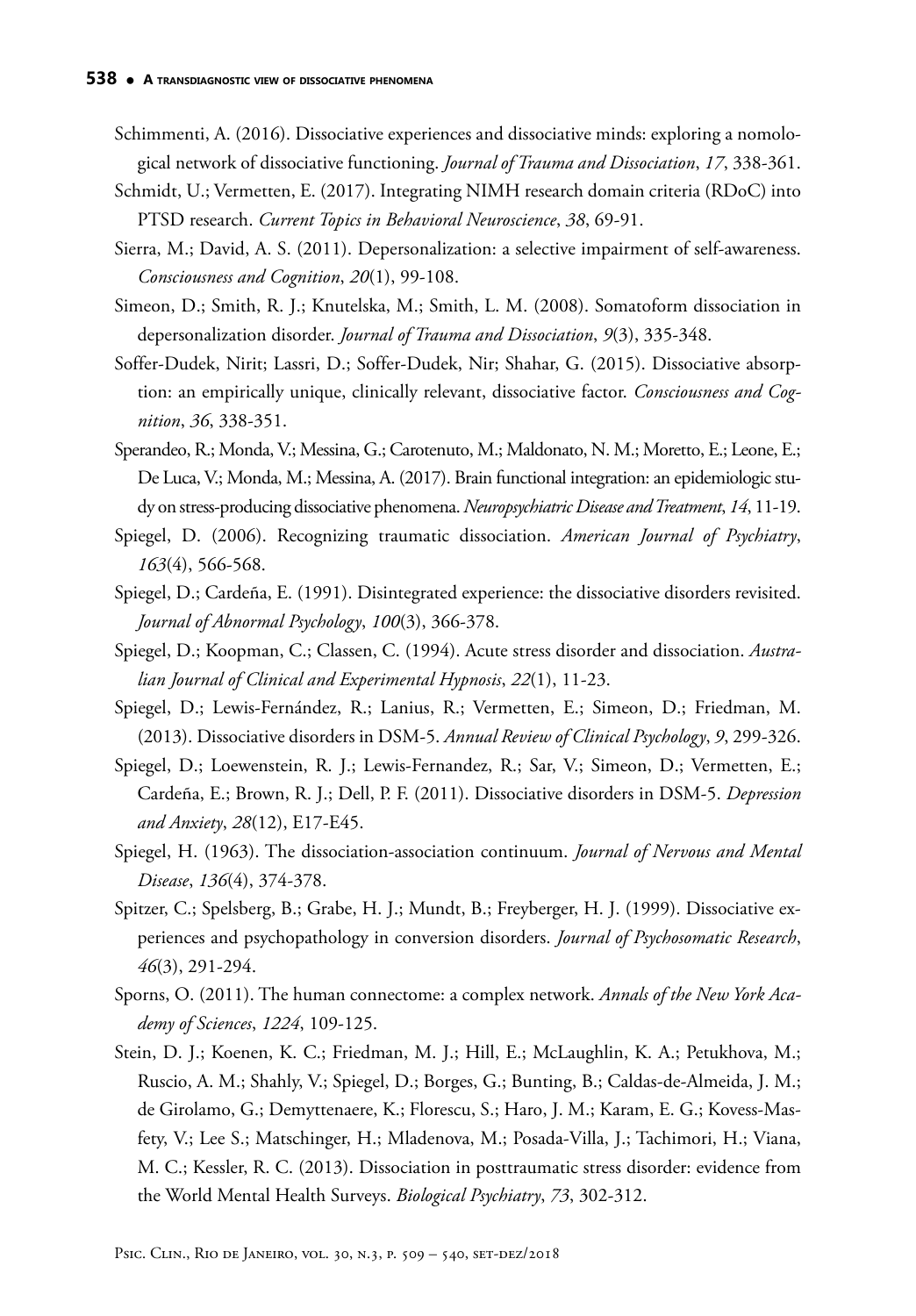- Sundermann, J. M.; Chu, A. T.; DePrince, A. P. (2013). Cumulative violence exposure, emotional nonacceptance, and mental health symptoms in a community sample of women. *Journal of Trauma and Dissociation*, *14*(1), 69-83.
- Tarnopolsky, A. (2003). The concept of dissociation in early psychoanalytic writers. *Journal of Trauma and Dissociation*, *4*, 7-25.
- Tart, C. T. (1969). *Altered states of consciousness*. New York: Wiley.
- Tascher, P. (1855). *Seconde Lettre de Gros-Jean à Son Évèque au Sujet des Tables Parlantes, des Possessions, des Sibylles, du Magnétisme et Autres Diableries*. Paris: Ledoyen.
- Thompson, E.; Zahavi, D. (2007). Philosophical issues: phenomenology. In: Zelazo, P. D.; Moscovitch, M.; Thompson, E. (eds.). *The Cambridge handbook of consciousness*, p. 67-88. New York: Cambridge University Press.
- Tononi G. (2015). Integrated information theory. *Scholarpedia*, *10*, 4164.
- van der Hart, O.; Bolt, H.; van der Kolk, B. A. (2005). Memory fragmentation in dissociative identity disorder. *Journal of Trauma and Dissociation*, *6*(1), 55-70.
- van der Hart, O.; Boon, S. (1997). Treatment strategies for complex dissociative disorders: two Dutch case examples. *Dissociation: Progress in the Dissociative Disorders*, *10*(3), 157-165.
- van der Hart, O.; Brown, P. (1992). Abreaction re-evaluated. *Dissociation*, *5*, 127-140.
- van der Hart, O.; Horst, R. (1989). The dissociation theory of Pierre Janet. *Journal of Traumatic Stress*, *2*(4), 397-412.
- van der Hart, O.; Nijenhuis, E. R. S.; Steele, K. (2006). The haunted self: structural dissociation and the treatment of chronic traumatization. New York: W. W. Norton.
- van der Hart, O.; Nijenhuis, E. R. S.; Steele, K.; Brown, D. (2004). Trauma-related dissociation: conceptual clarity lost and found. *Australian and New Zealand Journal of Psychiatry*, *38*(11-12), 906-914.
- van der Hart, O.; Witztum, E.; Friedman, B. (1993). From hysterical psychosis to reactive dissociative psychosis. *Journal of Traumatic Stress*, *6*(1), 43-64.
- van der Kolk, B. A. (2014). The body keeps the score: brain, mind and body in the healing of trauma. New York: Viking.
- van der Kruijs, S. J.; Bodde, N. M.; Carrette, E.; Lazeron, R. H.; Vonck, K. E.; Boon, P. A.; Langereis, G. R.; Cluitmans, P. J.; Feijs, L. M.; Hofman, P. A.; Backes, W. H.; Jansen, J. F.; Aldenkamp, A. P. (2014). Neurophysiological correlates of dissociative symptoms. *Journal of Neurology, Neurosurgery and Psychiatry*, *85*(2), 174-179.
- van Dijke, A.; Hopman, J. A. B.; Ford, J. D. (2018). Affect dysregulation, psychoform dissociation, and adult relational fears mediate the relationship between childhood trauma and complex posttraumatic stress disorder independent of the symptoms of borderline personality disorder. *European Journal of Psychotraumatology*, *9*(1), 1400878.